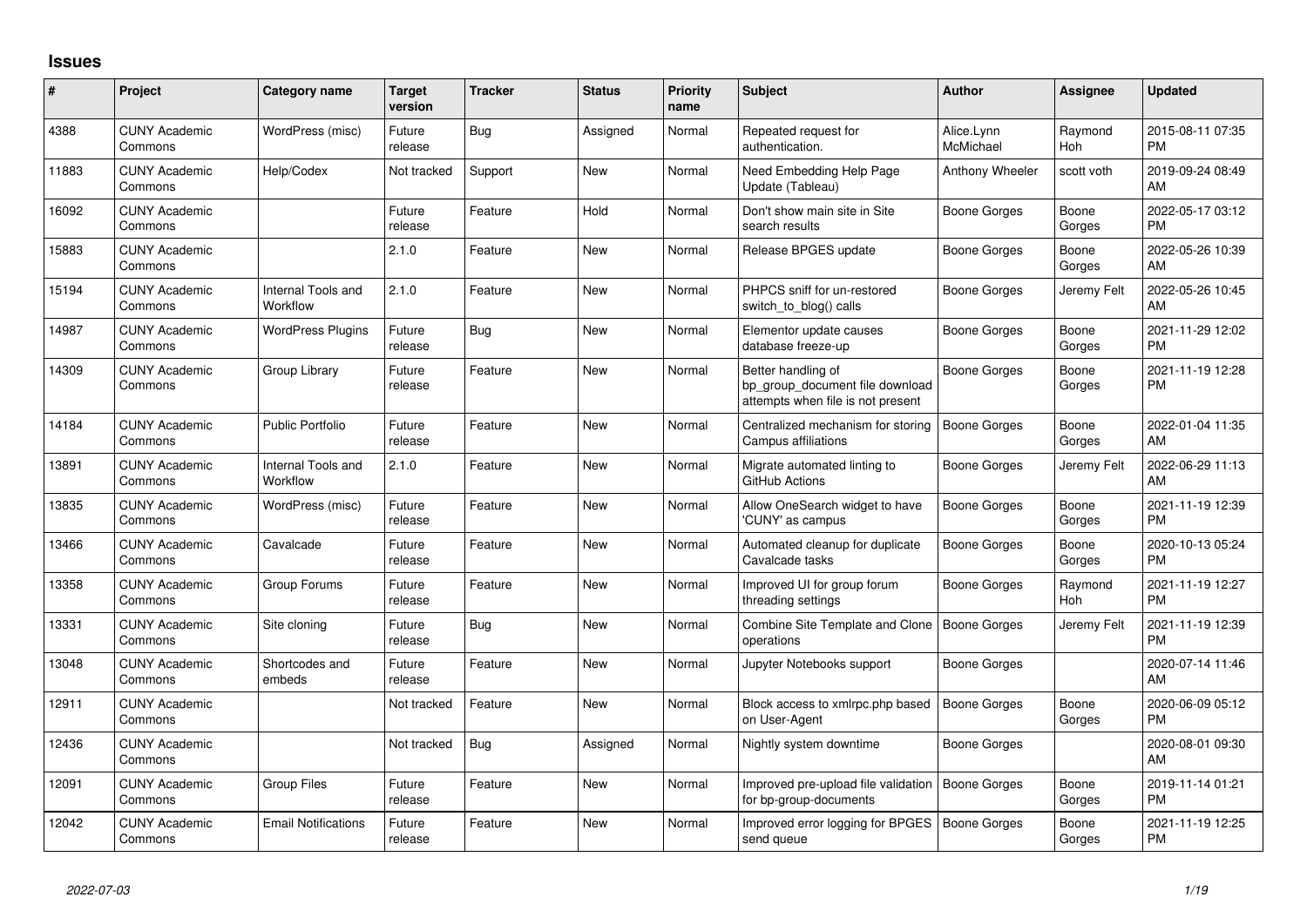| #     | Project                         | Category name               | <b>Target</b><br>version | Tracker    | <b>Status</b>        | <b>Priority</b><br>name | Subject                                                                                                      | Author              | <b>Assignee</b> | <b>Updated</b>                |
|-------|---------------------------------|-----------------------------|--------------------------|------------|----------------------|-------------------------|--------------------------------------------------------------------------------------------------------------|---------------------|-----------------|-------------------------------|
| 11945 | <b>CUNY Academic</b><br>Commons | Reckoning                   | Future<br>release        | Feature    | Reporter<br>Feedback | Normal                  | Add Comments bubble to<br>Reckoning views                                                                    | Boone Gorges        | Boone<br>Gorges | 2019-11-12 05:14<br><b>PM</b> |
| 11834 | <b>CUNY Academic</b><br>Commons | <b>Group Files</b>          | Future<br>release        | Feature    | New                  | Normal                  | Improved tools for managing<br>group file folders                                                            | <b>Boone Gorges</b> | Sonja Leix      | 2019-09-06 03:55<br><b>PM</b> |
| 11517 | <b>CUNY Academic</b><br>Commons |                             | Not tracked              | Feature    | Assigned             | Normal                  | wp-accessibility plugin should not<br>strip 'target=" blank" by default                                      | Boone Gorges        | Laurie Hurson   | 2019-09-24 09:57<br>AM        |
| 11392 | <b>CUNY Academic</b><br>Commons |                             | Future<br>release        | Bug        | New                  | Normal                  | Migrate users away from<br><b>StatPress</b>                                                                  | <b>Boone Gorges</b> |                 | 2019-04-23 03:53<br><b>PM</b> |
| 11024 | <b>CUNY Academic</b><br>Commons | WordPress (misc)            | Future<br>release        | <b>Bug</b> | New                  | Normal                  | Subsites should not show "you<br>should update your .htaccess<br>now" notice after permalink setting<br>save | Boone Gorges        |                 | 2019-01-28 01:35<br><b>PM</b> |
| 10794 | <b>CUNY Academic</b><br>Commons | Performance                 | Not tracked              | Bug        | New                  | Normal                  | Memcached connection<br>occasionally breaks                                                                  | <b>Boone Gorges</b> | Boone<br>Gorges | 2018-12-06 03:30<br><b>PM</b> |
| 10580 | <b>CUNY Academic</b><br>Commons | Information<br>Architecture | Future<br>release        | Design/UX  | New                  | Normal                  | Primary nav item review                                                                                      | <b>Boone Gorges</b> | Sara Cannon     | 2022-06-28 01:29<br><b>PM</b> |
| 10380 | <b>CUNY Academic</b><br>Commons | WordPress (misc)            | Future<br>release        | Feature    | In Progress          | Normal                  | Remove blacklisted plugins                                                                                   | <b>Boone Gorges</b> |                 | 2022-04-26 12:00<br><b>PM</b> |
| 9926  | <b>CUNY Academic</b><br>Commons | <b>WordPress Plugins</b>    | Future<br>release        | Bug        | <b>New</b>           | Normal                  | twitter-mentions-as-comments<br>cron jobs can run long                                                       | <b>Boone Gorges</b> | Boone<br>Gorges | 2018-10-24 12:34<br><b>PM</b> |
| 9720  | <b>CUNY Academic</b><br>Commons | Authentication              | Future<br>release        | Feature    | <b>New</b>           | Normal                  | The Commons should be an<br>oAuth provider                                                                   | <b>Boone Gorges</b> |                 | 2019-03-01 02:04<br><b>PM</b> |
| 7663  | <b>CUNY Academic</b><br>Commons | Social Paper                | Future<br>release        | Bug        | New                  | Normal                  | Social Paper notifications not<br>formatted correctly on secondary<br>sites                                  | <b>Boone Gorges</b> | Boone<br>Gorges | 2018-04-16 03:52<br><b>PM</b> |
| 7022  | <b>CUNY Academic</b><br>Commons | Announcements               | Future<br>release        | <b>Bug</b> | <b>New</b>           | Normal                  | Sitewide announcements should<br>be displayed on, and dismissable<br>from, mapped domains                    | <b>Boone Gorges</b> | Boone<br>Gorges | 2018-03-22 10:18<br>AM        |
| 6749  | <b>CUNY Academic</b><br>Commons | Events                      | Future<br>release        | <b>Bug</b> | New                  | Low                     | BPEO iCal request can trigger<br>very large number of DB queries                                             | <b>Boone Gorges</b> | Raymond<br>Hoh  | 2016-11-15 10:09<br><b>PM</b> |
| 6332  | <b>CUNY Academic</b><br>Commons | WordPress (misc)            | Future<br>release        | Feature    | New                  | Normal                  | Allow uploaded files to be marked<br>as private in an ad hoc way                                             | <b>Boone Gorges</b> |                 | 2016-10-17 11:41<br><b>PM</b> |
| 5489  | <b>CUNY Academic</b><br>Commons | Social Paper                | Future<br>release        | Feature    | <b>New</b>           | Normal                  | Asc/desc sorting for Social Paper<br>directories                                                             | <b>Boone Gorges</b> |                 | 2016-04-21 10:06<br><b>PM</b> |
| 5488  | <b>CUNY Academic</b><br>Commons | Social Paper                | Future<br>release        | <b>Bug</b> | New                  | Normal                  | Add a "last edited by" field to<br>Social Paper group directories                                            | <b>Boone Gorges</b> |                 | 2016-04-21 10:05<br>PM.       |
| 5234  | <b>CUNY Academic</b><br>Commons | Membership                  | Future<br>release        | Feature    | Assigned             | Normal                  | Write Unconfirmed patch for WP                                                                               | Boone Gorges        | Boone<br>Gorges | 2016-10-24 11:18<br>AM        |
| 4635  | <b>CUNY Academic</b><br>Commons | Authentication              | Future<br>release        | Feature    | New                  | Normal                  | Allow non-WP authentication                                                                                  | <b>Boone Gorges</b> | Sonja Leix      | 2019-03-01 02:05<br><b>PM</b> |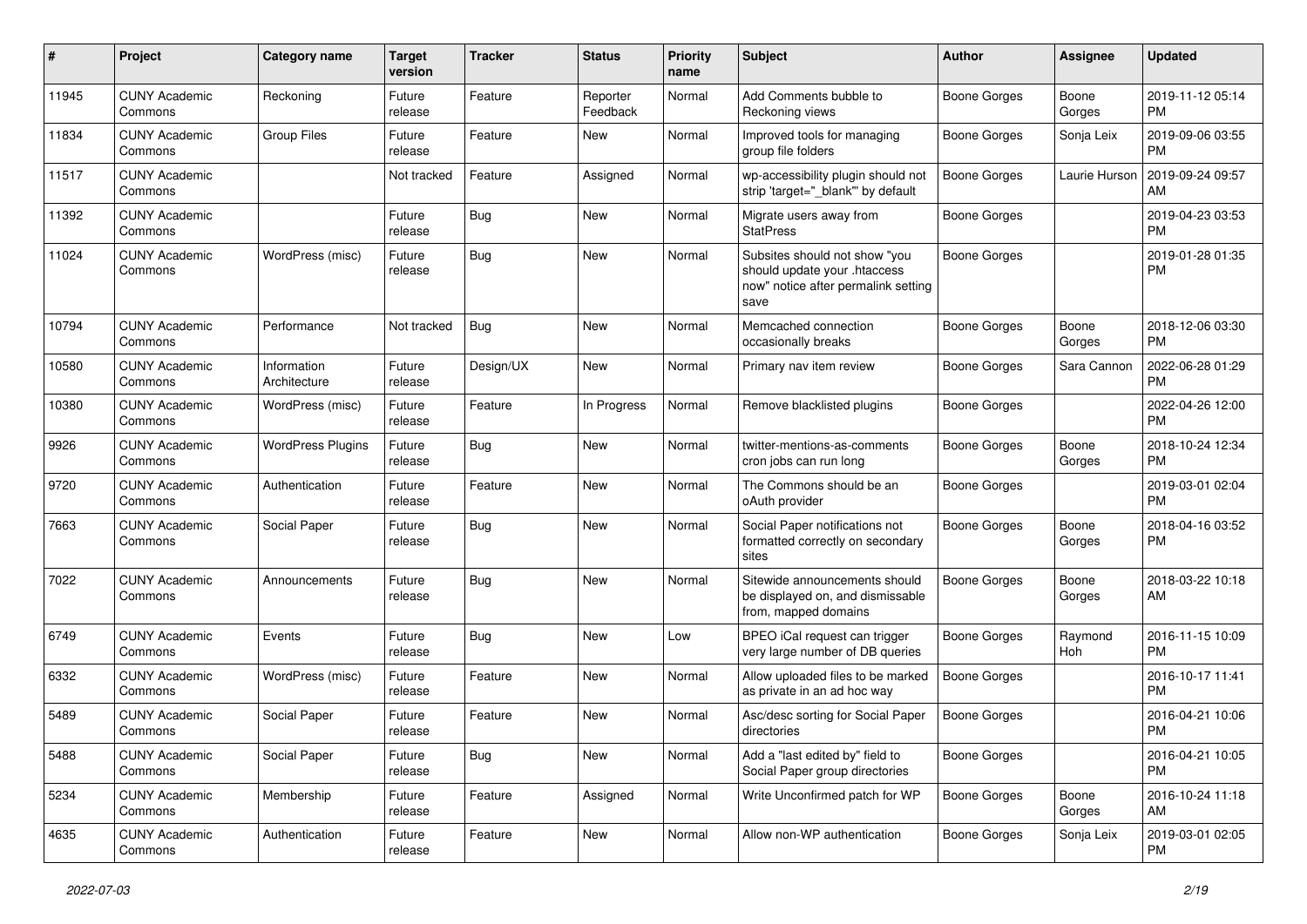| #    | Project                         | Category name                  | <b>Target</b><br>version | <b>Tracker</b> | <b>Status</b> | Priority<br>name | <b>Subject</b>                                                                    | Author              | <b>Assignee</b>   | <b>Updated</b>                |
|------|---------------------------------|--------------------------------|--------------------------|----------------|---------------|------------------|-----------------------------------------------------------------------------------|---------------------|-------------------|-------------------------------|
| 4481 | <b>CUNY Academic</b><br>Commons | Events                         | Future<br>release        | Feature        | <b>New</b>    | Normal           | Group admins/mods should have<br>the ability to unlink an event from<br>the group | <b>Boone Gorges</b> | Boone<br>Gorges   | 2017-04-24 03:53<br><b>PM</b> |
| 3580 | <b>CUNY Academic</b><br>Commons | Group Blogs                    | Future<br>release        | Feature        | <b>New</b>    | Normal           | Multiple blogs per group                                                          | <b>Boone Gorges</b> | Boone<br>Gorges   | 2018-02-20 02:02<br><b>PM</b> |
| 3330 | <b>CUNY Academic</b><br>Commons | My Commons                     | Future<br>release        | Feature        | Assigned      | Normal           | "Commons Information" tool                                                        | <b>Boone Gorges</b> | Chris Stein       | 2014-09-22 08:46<br><b>PM</b> |
| 3230 | <b>CUNY Academic</b><br>Commons | Internal Tools and<br>Workflow | Not tracked              | Feature        | Assigned      | High             | Scripts for quicker<br>provisioning/updating of<br>development environments       | Boone Gorges        | Boone<br>Gorges   | 2016-01-26 04:54<br><b>PM</b> |
| 3193 | <b>CUNY Academic</b><br>Commons | Group Forums                   | Future<br>release        | Feature        | Assigned      | Normal           | bbPress 2.x dynamic roles and<br><b>RBE</b>                                       | <b>Boone Gorges</b> | Boone<br>Gorges   | 2014-09-30 01:30<br><b>PM</b> |
| 3192 | <b>CUNY Academic</b><br>Commons | Group Forums                   | Future<br>release        | Feature        | Assigned      | Normal           | Customizable forum views for<br>bbPress 2.x group forums                          | Boone Gorges        | Raymond<br>Hoh    | 2015-11-09 12:47<br><b>PM</b> |
| 3048 | <b>CUNY Academic</b><br>Commons | Public Portfolio               | Future<br>release        | Feature        | New           | Low              | Images for rich text profile fields                                               | Boone Gorges        | Boone<br>Gorges   | 2014-02-19 12:56<br><b>PM</b> |
| 3002 | <b>CUNY Academic</b><br>Commons | Search                         | Future<br>release        | Feature        | Assigned      | Normal           | Overhaul CAC search by using<br>external search appliance                         | <b>Boone Gorges</b> | Boone<br>Gorges   | 2020-07-15 03:05<br><b>PM</b> |
| 2832 | <b>CUNY Academic</b><br>Commons | Public Portfolio               | Future<br>release        | Feature        | Assigned      | Normal           | Improve interface for (not)<br>auto-linking profile fields                        | <b>Boone Gorges</b> | Chris Stein       | 2015-01-05 08:52<br><b>PM</b> |
| 1983 | <b>CUNY Academic</b><br>Commons | Home Page                      | Future<br>release        | Feature        | Assigned      | Low              | Media Library integration with<br>Featured Content plugin                         | Boone Gorges        | Dominic<br>Giglio | 2014-03-17 10:34<br>AM        |
| 1744 | <b>CUNY Academic</b><br>Commons | <b>BuddyPress Docs</b>         | Future<br>release        | Feature        | Assigned      | Normal           | Spreadsheet-style Docs                                                            | <b>Boone Gorges</b> | Boone<br>Gorges   | 2015-11-09 06:13<br><b>PM</b> |
| 1508 | <b>CUNY Academic</b><br>Commons | WordPress (misc)               | Future<br>release        | Feature        | Assigned      | Normal           | Share login cookies across<br>mapped domains                                      | Boone Gorges        | Boone<br>Gorges   | 2012-07-02 12:12<br><b>PM</b> |
| 1423 | <b>CUNY Academic</b><br>Commons | <b>BuddyPress</b> (misc)       | Future<br>release        | Feature        | Assigned      | Low              | Show an avatar for pingback<br>comment activity items                             | Boone Gorges        | <b>Tahir Butt</b> | 2016-10-24 12:03<br><b>PM</b> |
| 1422 | <b>CUNY Academic</b><br>Commons | <b>BuddyPress Docs</b>         | Future<br>release        | Feature        | Assigned      | Normal           | Make "created Doc" activity icons<br>non-mini                                     | <b>Boone Gorges</b> | Boone<br>Gorges   | 2015-11-09 05:48<br><b>PM</b> |
| 1417 | <b>CUNY Academic</b><br>Commons | <b>BuddyPress Docs</b>         | Future<br>release        | Feature        | Assigned      | Low              | <b>Bulk actions for BuddyPress Docs</b>                                           | <b>Boone Gorges</b> | Boone<br>Gorges   | 2016-10-17 10:41<br><b>PM</b> |
| 1167 | <b>CUNY Academic</b><br>Commons | Email Invitations              | Future<br>release        | Feature        | New           | Low              | Allow email invitations to be resent   Boone Gorges                               |                     | Boone<br>Gorges   | 2015-11-12 12:53<br>AM        |
| 1166 | <b>CUNY Academic</b><br>Commons | <b>Email Invitations</b>       | Future<br>release        | Feature        | New           | Low              | Better organizational tools for Sent   Boone Gorges<br>Invites                    |                     | Boone<br>Gorges   | 2015-11-09 06:02<br>PM        |
| 1165 | <b>CUNY Academic</b><br>Commons | <b>Email Invitations</b>       | Future<br>release        | Feature        | Assigned      | Low              | Allow saved lists of invitees under<br>Send Invites                               | Boone Gorges        | Boone<br>Gorges   | 2015-11-09 06:03<br><b>PM</b> |
| 618  | <b>CUNY Academic</b><br>Commons | <b>BuddyPress Docs</b>         | Future<br>release        | Feature        | Assigned      | Normal           | BuddyPress Docs: export formats                                                   | Boone Gorges        | Boone<br>Gorges   | 2015-11-09 05:38<br><b>PM</b> |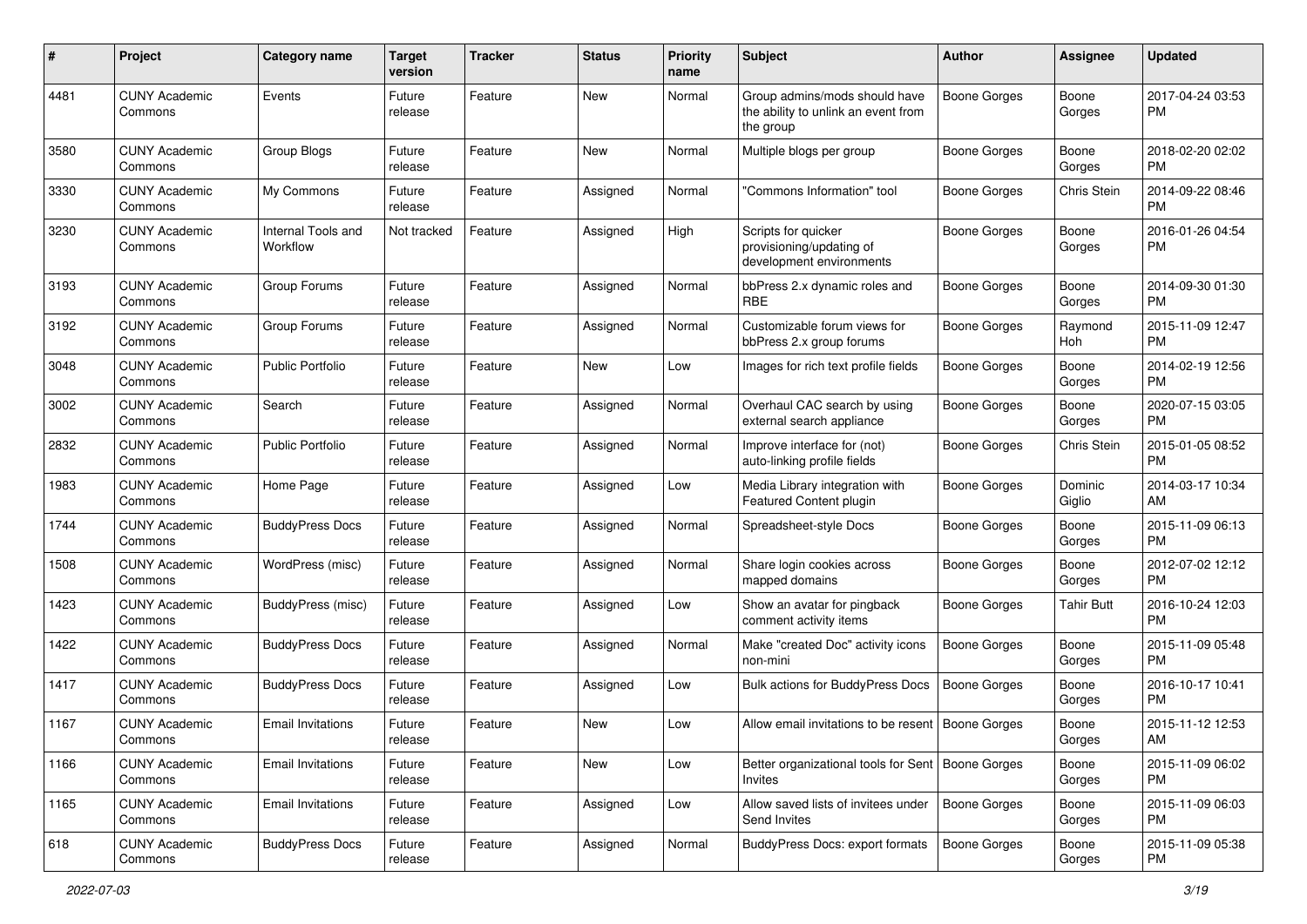| #     | <b>Project</b>                                                          | Category name            | <b>Target</b><br>version | <b>Tracker</b> | <b>Status</b>        | <b>Priority</b><br>name | <b>Subject</b>                                                   | <b>Author</b>      | Assignee            | <b>Updated</b>                |
|-------|-------------------------------------------------------------------------|--------------------------|--------------------------|----------------|----------------------|-------------------------|------------------------------------------------------------------|--------------------|---------------------|-------------------------------|
| 308   | <b>CUNY Academic</b><br>Commons                                         | Registration             | Future<br>release        | Feature        | <b>New</b>           | Normal                  | Group recommendations for<br>signup process                      | Boone Gorges       | Samantha<br>Raddatz | 2015-11-09 05:07<br><b>PM</b> |
| 1460  | <b>CUNY Academic</b><br>Commons                                         | Analytics                | Future<br>release        | Feature        | Assigned             | Normal                  | <b>Update System Report</b>                                      | <b>Brian Foote</b> | Boone<br>Gorges     | 2015-11-09 06:13<br><b>PM</b> |
| 3565  | <b>CUNY Academic</b><br>Commons                                         | My Commons               | Not tracked              | Documentation  | New                  | Normal                  | Load Newest inconsistencies                                      | Chris Stein        | scott voth          | 2015-11-09 01:16<br><b>PM</b> |
| 3059  | <b>CUNY Academic</b><br>Commons                                         | Group Forums             | Future<br>release        | Design/UX      | <b>New</b>           | Normal                  | Forum Post Permissable Content<br><b>Explanatory Text</b>        | Chris Stein        | Chris Stein         | 2015-04-02 11:27<br>AM        |
| 2881  | <b>CUNY Academic</b><br>Commons                                         | <b>Public Portfolio</b>  | Future<br>release        | Feature        | Assigned             | Normal                  | Redesign the UX for Profiles                                     | Chris Stein        | Chris Stein         | 2016-10-13 12:45<br><b>PM</b> |
| 2666  | <b>CUNY Academic</b><br>Commons                                         | About page               | Not tracked              | Documentation  | Assigned             | Normal                  | <b>Update About Text</b>                                         | Chris Stein        | Luke Waltzer        | 2016-03-04 11:19<br>AM        |
| 860   | <b>CUNY Academic</b><br>Commons                                         | Design                   | Future<br>release        | Design/UX      | Assigned             | Normal                  | <b>Standardize Button Treatment</b><br><b>Across the Commons</b> | Chris Stein        | Chris Stein         | 2014-05-01 09:45<br>AM        |
| 15210 | <b>CUNY Academic</b><br>Commons                                         | Analytics                | Not tracked              | Design/UX      | <b>New</b>           | Normal                  | Google Analytics improvements                                    | Colin McDonald     | Boone<br>Gorges     | 2022-05-24 10:47<br>AM        |
| 13370 | <b>CUNY Academic</b><br>Commons                                         | Group Library            | Future<br>release        | Feature        | <b>New</b>           | Normal                  | Library bulk deletion and folder<br>editing                      | Colin McDonald     | Boone<br>Gorges     | 2020-10-13 10:41<br>AM        |
| 13199 | <b>CUNY Academic</b><br>Commons                                         | Group Forums             | Future<br>release        | Feature        | New                  | Normal                  | Favoring Groups over bbPress<br>plugin                           | Colin McDonald     | Colin<br>McDonald   | 2021-11-19 12:28<br><b>PM</b> |
| 9729  | <b>CUNY Academic</b><br>Commons                                         | <b>SEO</b>               | Not tracked              | Support        | <b>New</b>           | Normal                  | 503 Errors showing on<br>newlaborforum.cuny.edu                  | Diane Krauthamer   | Raymond<br>Hoh      | 2018-05-22 04:48<br><b>PM</b> |
| 3615  | <b>CUNY Academic</b><br>Commons                                         | Redmine                  | Not tracked              | Feature        | New                  | Low                     | Create Redmine issues via email                                  | Dominic Giglio     | Boone<br>Gorges     | 2017-11-16 11:36<br>AM        |
| 11968 | JustPublics@365<br>MediaCamp                                            |                          |                          | Feature        | New                  | Normal                  | Nanoscience Retractable Display<br>Unit                          | Donald Cherry      | Bonnie<br>Eissner   | 2021-02-19 08:50<br>AM        |
| 12062 | AD/O365 Transition<br>from NonMatric to<br><b>Matriculated Students</b> |                          |                          | Feature        | In Progress          | Normal                  | create solution and console<br>project                           | Emilio Rodriguez   | Emilio<br>Rodriguez | 2019-11-12 03:56<br><b>PM</b> |
| 13457 | <b>CUNY Academic</b><br>Commons                                         | Group Forums             | 2.0.3                    | Bug            | <b>New</b>           | High                    | Forum post not sending<br>notifications                          | Filipa Calado      | Raymond<br>Hoh      | 2022-06-29 11:32<br>AM        |
| 14842 | <b>CUNY Academic</b><br>Commons                                         |                          | Not tracked              | Support        | Reporter<br>Feedback | Normal                  | Question about widgets and block<br>editor                       | Gina Cherry        |                     | 2021-10-06 03:01<br><b>PM</b> |
| 12004 | <b>CUNY Academic</b><br>Commons                                         |                          | Not tracked              | Support        | Reporter<br>Feedback | Normal                  | Notifications for spam blog<br>comments                          | Gina Cherry        | Raymond<br>Hoh      | 2019-11-01 12:05<br><b>PM</b> |
| 11649 | <b>CUNY Academic</b><br>Commons                                         | <b>WordPress Plugins</b> | 2.0.3                    | Bug            | In Progress          | Normal                  | CC license displayed on every<br>page                            | Gina Cherry        | Raymond<br>Hoh      | 2022-06-29 11:32<br>AM        |
| 11545 | <b>CUNY Academic</b><br>Commons                                         | <b>WordPress Plugins</b> | Not tracked              | Support        | <b>New</b>           | Normal                  | <b>Twitter searches in WordPress</b>                             | Gina Cherry        | Matt Gold           | 2019-09-23 01:03<br><b>PM</b> |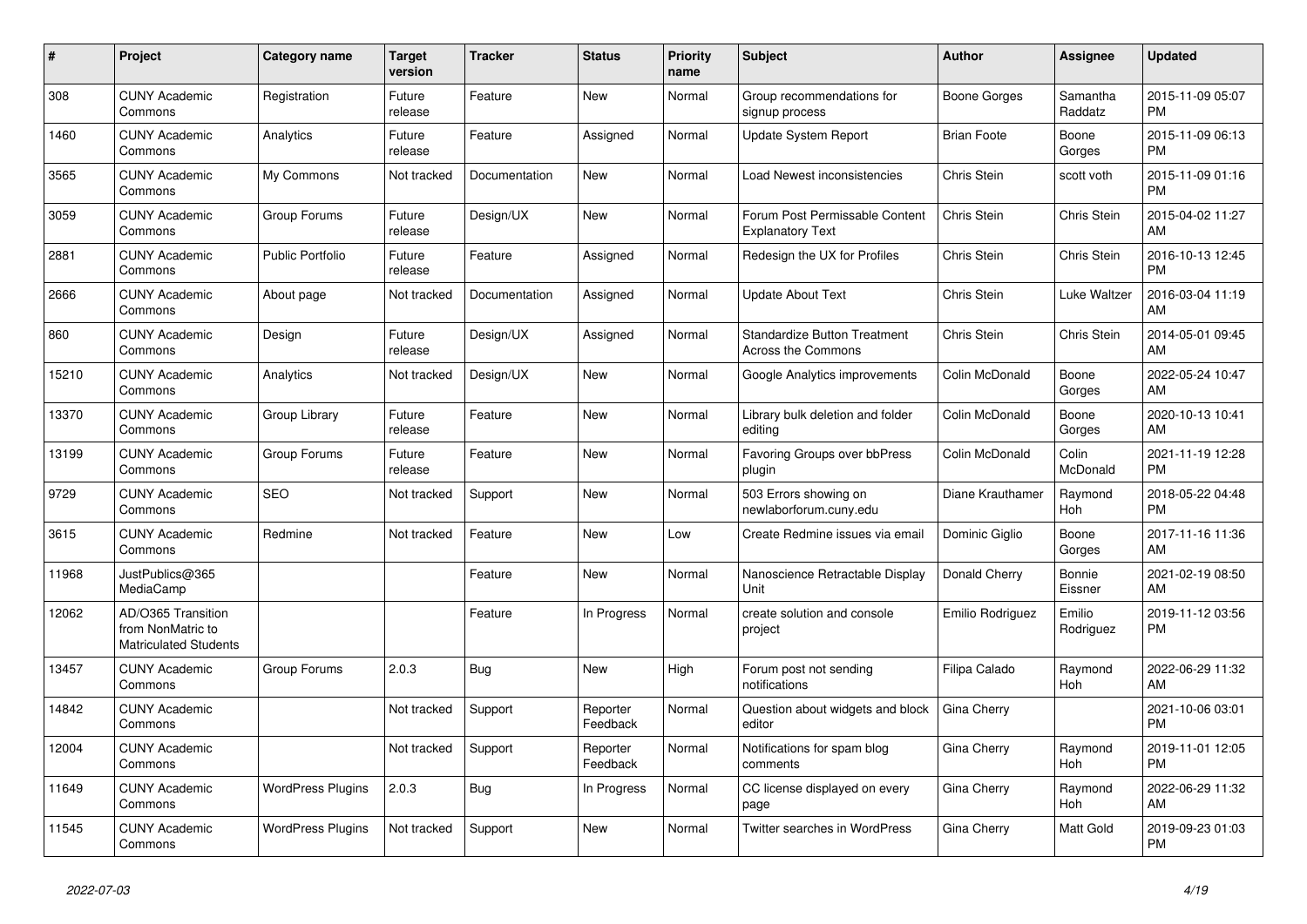| #     | Project                         | Category name            | <b>Target</b><br>version | <b>Tracker</b> | <b>Status</b>        | <b>Priority</b><br>name | <b>Subject</b>                                                        | Author        | <b>Assignee</b>     | <b>Updated</b>                |
|-------|---------------------------------|--------------------------|--------------------------|----------------|----------------------|-------------------------|-----------------------------------------------------------------------|---------------|---------------------|-------------------------------|
| 3473  | <b>CUNY Academic</b><br>Commons | User Experience          | Future<br>release        | Feature        | Assigned             | Normal                  | Commons profile: Add help info<br>about "Positions" replacing "title" | Keith Miyake  | Samantha<br>Raddatz | 2015-11-09 02:28<br><b>PM</b> |
| 6755  | <b>CUNY Academic</b><br>Commons | WordPress (misc)         | Future<br>release        | Bug            | <b>New</b>           | Normal                  | Cannot Deactivate Plugin                                              | Laura Kane    |                     | 2016-11-16 01:12<br><b>PM</b> |
| 16199 | <b>CUNY Academic</b><br>Commons | <b>Directories</b>       | 2.0.3                    | <b>Bug</b>     | <b>New</b>           | Normal                  | Removed "Semester" Filter from<br><b>Courses Directory</b>            | Laurie Hurson | Boone<br>Gorges     | 2022-06-29 11:32<br>AM        |
| 15923 | <b>CUNY Academic</b><br>Commons |                          | Not tracked              | Feature        | Reporter<br>Feedback | Normal                  | <b>Bellows Plugin Adjustments</b>                                     | Laurie Hurson |                     | 2022-04-20 10:10<br>AM        |
| 15757 | <b>CUNY Academic</b><br>Commons |                          |                          | Bug            | <b>New</b>           | Normal                  | Members # do not match                                                | Laurie Hurson |                     | 2022-03-30 04:52<br><b>PM</b> |
| 15613 | <b>CUNY Academic</b><br>Commons |                          | 2.0.3                    | Feature        | Reporter<br>Feedback | Normal                  | Adding "Passster" plugin                                              | Laurie Hurson |                     | 2022-06-29 11:32<br>AM        |
| 15176 | <b>CUNY Academic</b><br>Commons |                          | Not tracked              | Support        | Reporter<br>Feedback | Normal                  | Archiving Q Writing & Old<br>Wordpress Sites on the Commons           | Laurie Hurson |                     | 2022-02-08 10:28<br>AM        |
| 14940 | <b>CUNY Academic</b><br>Commons |                          |                          | <b>Bug</b>     | <b>New</b>           | Normal                  | Discrepancy between Commons<br>profile "sites" and actual # of sites  | Laurie Hurson |                     | 2021-11-08 11:09<br>AM        |
| 14936 | <b>CUNY Academic</b><br>Commons |                          |                          | Bug            | <b>New</b>           | Normal                  | Commons websites blocked by<br>SPS campus network                     | Laurie Hurson |                     | 2021-11-03 03:57<br><b>PM</b> |
| 14787 | <b>CUNY Academic</b><br>Commons | <b>Plugin Packages</b>   | Future<br>release        | Feature        | <b>New</b>           | Normal                  | Creating a "Design" plugin<br>package                                 | Laurie Hurson | scott voth          | 2022-04-27 04:56<br><b>PM</b> |
| 14538 | <b>CUNY Academic</b><br>Commons |                          | Not tracked              | Support        | Reporter<br>Feedback | Normal                  | <b>Weebly To Commons</b>                                              | Laurie Hurson |                     | 2021-09-14 10:47<br>AM        |
| 14504 | <b>CUNY Academic</b><br>Commons |                          | Not tracked              | Publicity      | Reporter<br>Feedback | Normal                  | Adding showcases to home page<br>menu                                 | Laurie Hurson | Boone<br>Gorges     | 2022-01-19 03:26<br><b>PM</b> |
| 14475 | <b>CUNY Academic</b><br>Commons |                          | Not tracked              | Publicity      | <b>New</b>           | Normal                  | OER Showcase Page                                                     | Laurie Hurson | Laurie Hurson       | 2021-09-14 10:46<br>AM        |
| 13650 | <b>CUNY Academic</b><br>Commons | Group Library            | Future<br>release        | Feature        | <b>New</b>           | Normal                  | Forum Attachments in Group<br>Library                                 | Laurie Hurson |                     | 2021-11-19 12:30<br><b>PM</b> |
| 12484 | <b>CUNY Academic</b><br>Commons |                          | Not tracked              | Support        | Reporter<br>Feedback | Normal                  | Sign up Code for COIL Course<br>starting in March                     | Laurie Hurson | Matt Gold           | 2020-03-02 02:26<br><b>PM</b> |
| 12446 | <b>CUNY Academic</b><br>Commons | Groups (misc)            | Future<br>release        | Feature        | Reporter<br>Feedback | Normal                  | Toggle default site to group forum<br>posting                         | Laurie Hurson | Laurie Hurson       | 2020-03-10 11:57<br>AM        |
| 12438 | <b>CUNY Academic</b><br>Commons | Courses                  | Not tracked              | Bug            | New                  | Normal                  | Site appearing twice                                                  | Laurie Hurson | Boone<br>Gorges     | 2020-02-18 01:34<br><b>PM</b> |
| 12328 | <b>CUNY Academic</b><br>Commons |                          | Not tracked              | Support        | <b>New</b>           | Normal                  | Sign up Code for Non-CUNY<br>Faculty                                  | Laurie Hurson |                     | 2020-01-28 10:25<br>AM        |
| 12121 | <b>CUNY Academic</b><br>Commons | <b>WordPress Plugins</b> | 2.0.3                    | Feature        | Reporter<br>Feedback | Normal                  | Embedding H5P Iframes on<br><b>Commons Site</b>                       | Laurie Hurson | Boone<br>Gorges     | 2022-06-29 11:32<br>AM        |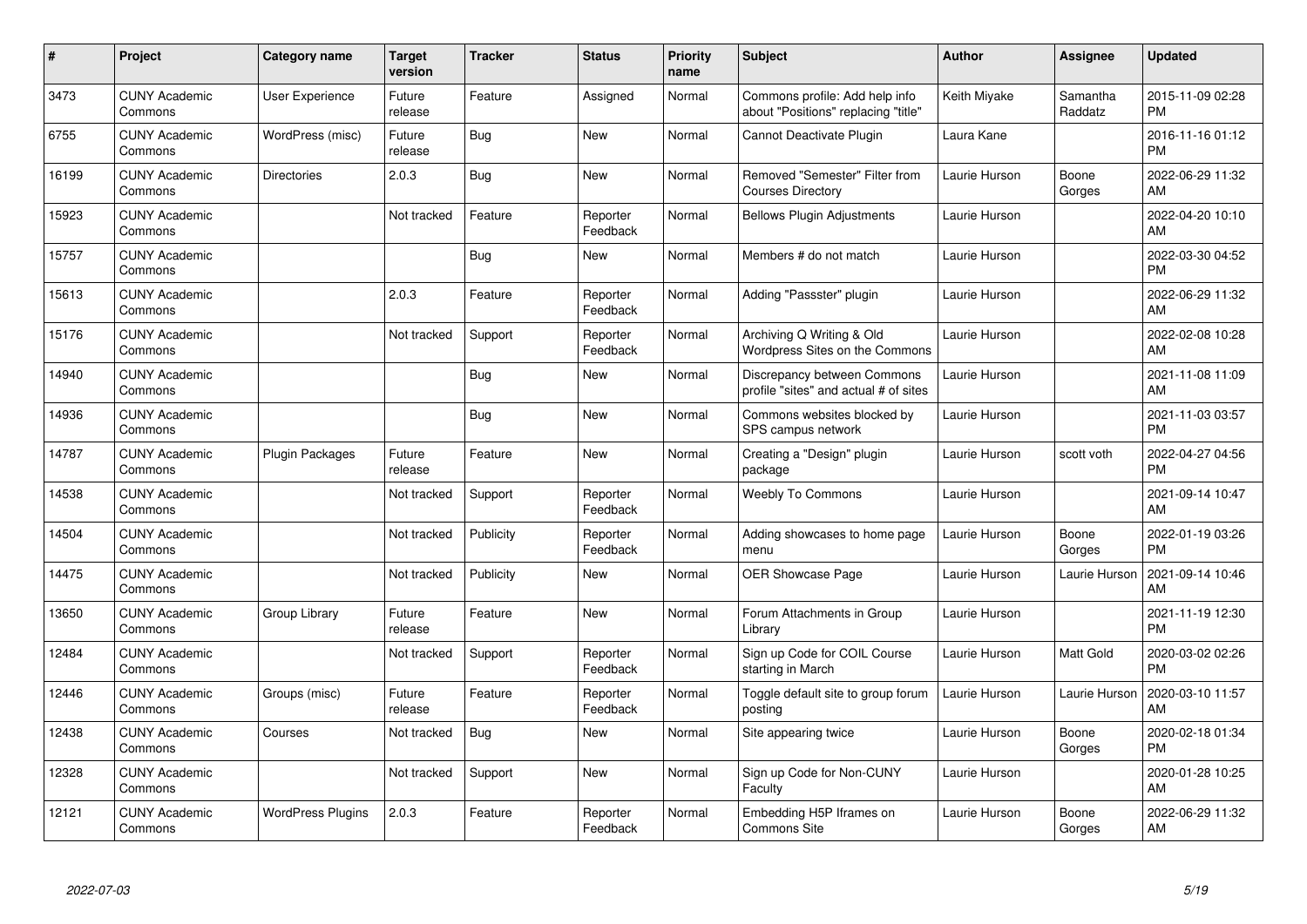| #     | Project                         | <b>Category name</b>      | <b>Target</b><br>version | <b>Tracker</b> | <b>Status</b>        | Priority<br>name | <b>Subject</b>                                                                             | <b>Author</b> | <b>Assignee</b>  | <b>Updated</b>                |
|-------|---------------------------------|---------------------------|--------------------------|----------------|----------------------|------------------|--------------------------------------------------------------------------------------------|---------------|------------------|-------------------------------|
| 11879 | <b>CUNY Academic</b><br>Commons |                           | Not tracked              | Bug            | New                  | Normal           | Hypothesis comments appearing<br>on multiple, different pdfs across<br>blogs               | Laurie Hurson | Laurie Hurson    | 2019-09-19 02:39<br>PM.       |
| 11843 | <b>CUNY Academic</b><br>Commons | WordPress (misc)          | Future<br>release        | Design/UX      | New                  | Normal           | Tweaking the Gutenberg Editor<br>Interface                                                 | Laurie Hurson |                  | 2022-04-26 12:00<br>PM.       |
| 11789 | <b>CUNY Academic</b><br>Commons | Courses                   | Future<br>release        | Feature        | New                  | Normal           | Ability to remove item from<br>Courses list                                                | Laurie Hurson | Sonja Leix       | 2019-09-24 12:28<br><b>PM</b> |
| 11415 | <b>CUNY Academic</b><br>Commons | <b>WordPress Plugins</b>  | Not tracked              | Bug            | Reporter<br>Feedback | Normal           | Blog Subscriptions in Jetpack                                                              | Laurie Hurson |                  | 2019-05-14 10:34<br>AM.       |
| 11131 | <b>CUNY Academic</b><br>Commons |                           | Future<br>release        | Feature        | Reporter<br>Feedback | Normal           | Image Annotation Plugins                                                                   | Laurie Hurson |                  | 2019-02-26 11:33<br>AM        |
| 9289  | <b>CUNY Academic</b><br>Commons | <b>WordPress Plugins</b>  | Future<br>release        | Bug            | Reporter<br>Feedback | Normal           | Email Users Plugin                                                                         | Laurie Hurson | Boone<br>Gorges  | 2018-10-24 12:34<br><b>PM</b> |
| 9060  | <b>CUNY Academic</b><br>Commons | Commons In A Box          | Not tracked              | Bug            | Hold                 | Normal           | Problems with CBox image library<br>upload                                                 | Lisa Rhody    | Raymond<br>Hoh   | 2018-01-10 03:26<br><b>PM</b> |
| 2612  | <b>CUNY Academic</b><br>Commons |                           | Not tracked              | Publicity      | Assigned             | Normal           | Pinterest site for the Commons                                                             | local admin   | Sarah<br>Morgano | 2016-03-04 11:19<br>AM.       |
| 2610  | <b>CUNY Academic</b><br>Commons | Group Invitations         | Future<br>release        | Feature        | Assigned             | Low              | Request: Custom invitation<br>message to group invites                                     | local admin   | Boone<br>Gorges  | 2015-11-09 06:13<br>PM.       |
| 2325  | <b>CUNY Academic</b><br>Commons | BuddyPress (misc)         | Future<br>release        | Feature        | Assigned             | Low              | Profile should have separate fields<br>for first/last names                                | local admin   | Boone<br>Gorges  | 2015-11-09 06:09<br><b>PM</b> |
| 2175  | <b>CUNY Academic</b><br>Commons | WordPress (misc)          | Not tracked              | Support        | Assigned             | Normal           | Subscibe 2 vs. Jetpack<br>subscription options                                             | local admin   | Matt Gold        | 2016-01-26 04:58<br><b>PM</b> |
| 13430 | <b>CUNY Academic</b><br>Commons | Reply By Email            | Not tracked              | Bug            | New                  | Normal           | Delay in RBE                                                                               | Luke Waltzer  | Raymond<br>Hoh   | 2020-10-13 11:16<br>AM        |
| 9895  | <b>CUNY Academic</b><br>Commons | Onboarding                | Future<br>release        | Feature        | Assigned             | Normal           | Add "Accept Invitation"<br>link/button/function to Group<br>and/or Site invitation emails? | Luke Waltzer  | Boone<br>Gorges  | 2018-06-07 12:42<br><b>PM</b> |
| 9211  | <b>CUNY Academic</b><br>Commons | <b>WordPress Plugins</b>  | Future<br>release        | Support        | Reporter<br>Feedback | Normal           | Auto-Role Setting in Forum Plugin<br>Causing Some Confusion                                | Luke Waltzer  | Boone<br>Gorges  | 2018-03-13 11:44<br>AM        |
| 8835  | <b>CUNY Academic</b><br>Commons | <b>Blogs (BuddyPress)</b> | Future<br>release        | Feature        | New                  | Normal           | Extend cuny is shortlinks to sites                                                         | Luke Waltzer  | Boone<br>Gorges  | 2022-04-26 11:59<br>AM.       |
| 7981  | <b>CUNY Academic</b><br>Commons | Social Paper              | Future<br>release        | Bug            | New                  | Normal           | Social Paper comments should<br>not go to spam                                             | Luke Waltzer  | Boone<br>Gorges  | 2018-04-16 03:52<br>PM        |
| 7928  | <b>CUNY Academic</b><br>Commons | Group Forums              | Not tracked              | <b>Bug</b>     | New                  | Normal           | Duplicate Forum post                                                                       | Luke Waltzer  | Raymond<br>Hoh   | 2017-04-11 09:27<br>PM        |
| 7624  | <b>CUNY Academic</b><br>Commons | BuddyPress (misc)         | Future<br>release        | Design/UX      | New                  | Normal           | <b>BP Notifications</b>                                                                    | Luke Waltzer  | Paige Dupont     | 2017-02-08 10:43<br><b>PM</b> |
| 6644  | <b>CUNY Academic</b><br>Commons |                           | Not tracked              | Bug            | Reporter<br>Feedback | High             | White Screen at Login Pge                                                                  | Luke Waltzer  | Raymond<br>Hoh   | 2016-11-21 10:34<br><b>PM</b> |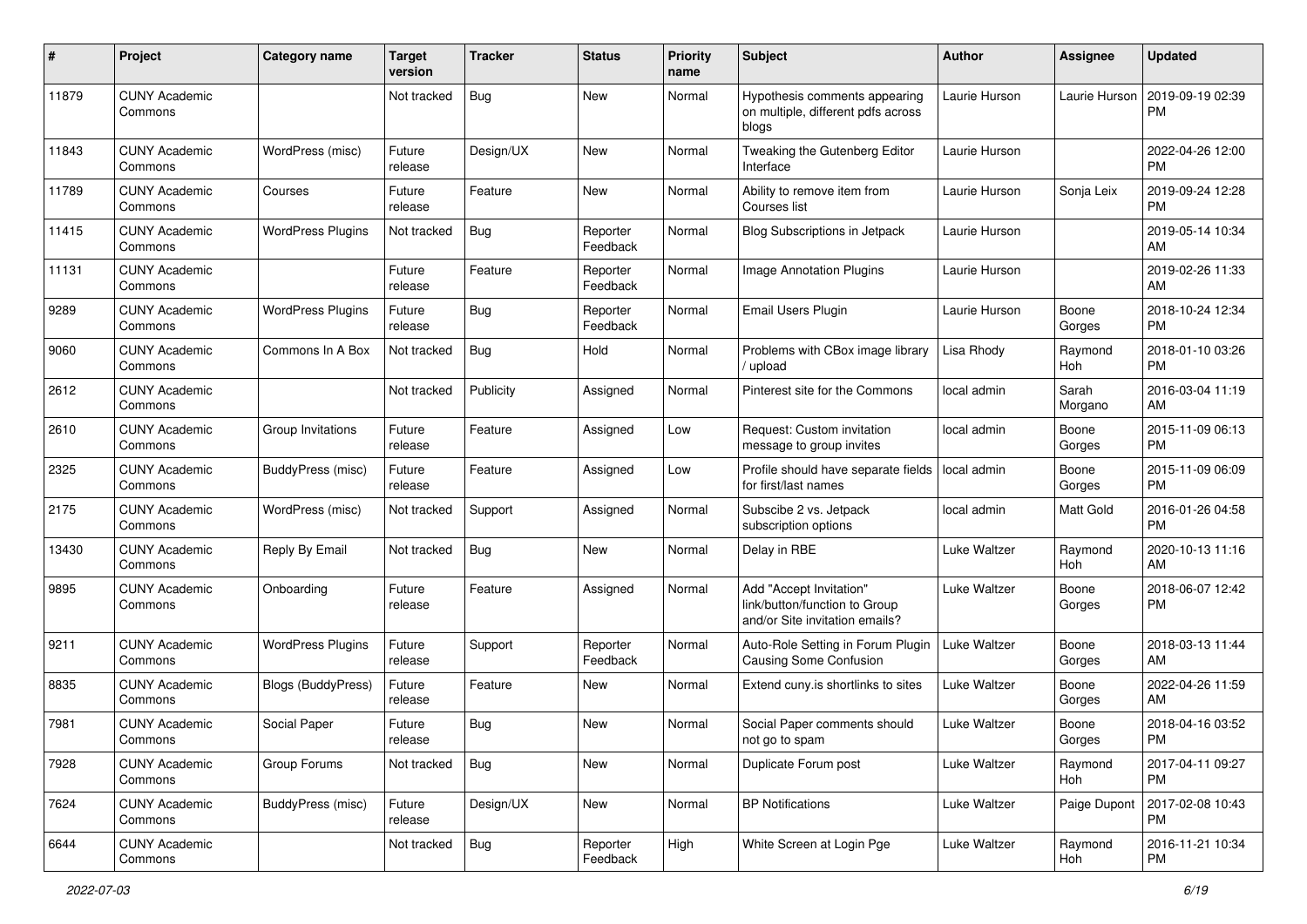| #     | Project                         | <b>Category name</b>      | <b>Target</b><br>version | <b>Tracker</b> | <b>Status</b>        | <b>Priority</b><br>name | <b>Subject</b>                                                    | <b>Author</b>   | Assignee            | <b>Updated</b>                |
|-------|---------------------------------|---------------------------|--------------------------|----------------|----------------------|-------------------------|-------------------------------------------------------------------|-----------------|---------------------|-------------------------------|
| 6392  | <b>CUNY Academic</b><br>Commons | Group Forums              | Future<br>release        | Design/UX      | Assigned             | Low                     | <b>Composition/Preview Panes in</b><br>Forum Posts                | Luke Waltzer    | Paige Dupont        | 2016-10-21 04:26<br><b>PM</b> |
| 6389  | <b>CUNY Academic</b><br>Commons | <b>BuddyPress Docs</b>    | Future<br>release        | Feature        | New                  | Low                     | Make Discussion Area Visible<br>When Editing a Doc                | Luke Waltzer    | Boone<br>Gorges     | 2016-10-21 04:16<br><b>PM</b> |
| 6356  | <b>CUNY Academic</b><br>Commons | <b>WordPress Plugins</b>  | Future<br>release        | Bug            | Reporter<br>Feedback | Low                     | Should Subscribe2 be<br>deprecated?                               | Luke Waltzer    |                     | 2017-03-20 12:20<br><b>PM</b> |
| 6078  | <b>CUNY Academic</b><br>Commons | <b>Blogs (BuddyPress)</b> | Future<br>release        | Feature        | New                  | Normal                  | <b>Explore Adding Network Blog</b><br>Metadata Plugin             | Luke Waltzer    | Luke Waltzer        | 2016-10-11 10:29<br><b>PM</b> |
| 5317  | <b>CUNY Academic</b><br>Commons | Group Blogs               | Not tracked              | <b>Bug</b>     | Reporter<br>Feedback | Normal                  | Notifications of New Post Didn't<br>Come                          | Luke Waltzer    | Samantha<br>Raddatz | 2016-03-21 10:41<br><b>PM</b> |
| 5268  | <b>CUNY Academic</b><br>Commons | Group Forums              | Future<br>release        | Bug            | Assigned             | Normal                  | Long-time to post to multiple<br>groups                           | Luke Waltzer    | Daniel Jones        | 2016-09-07 06:31<br><b>PM</b> |
| 5225  | <b>CUNY Academic</b><br>Commons | Registration              | Future<br>release        | Feature        | Assigned             | Normal                  | On-boarding Issues                                                | Luke Waltzer    | Samantha<br>Raddatz | 2016-02-12 02:58<br><b>PM</b> |
| 8211  | <b>CUNY Academic</b><br>Commons | <b>WordPress Themes</b>   | Future<br>release        | Feature        | <b>New</b>           | Normal                  | Theme Suggestions: Material<br>Design-Inspired Themes             | Margaret Galvan | Margaret<br>Galvan  | 2017-08-07 02:48<br><b>PM</b> |
| 8078  | <b>CUNY Academic</b><br>Commons | <b>WordPress Plugins</b>  | Future<br>release        | System Upgrade | Assigned             | Normal                  | <b>CommentPress Updates</b>                                       | Margaret Galvan | Christian<br>Wach   | 2017-05-08 03:49<br><b>PM</b> |
| 7828  | <b>CUNY Academic</b><br>Commons |                           | Not tracked              | Feature        | Assigned             | Normal                  | Theme Assessment 2017                                             | Margaret Galvan | Margaret<br>Galvan  | 2017-05-02 10:41<br><b>PM</b> |
| 16110 | <b>CUNY Academic</b><br>Commons |                           |                          | Support        | Reporter<br>Feedback | Normal                  | remove Creative Commons<br>license from pages?                    | Marilyn Weber   | Raymond<br>Hoh      | 2022-05-17 06:11<br><b>PM</b> |
| 16099 | <b>CUNY Academic</b><br>Commons |                           |                          | Support        | Reporter<br>Feedback | Normal                  | request for Newsletter Glue                                       | Marilyn Weber   |                     | 2022-05-13 12:14<br><b>PM</b> |
| 15816 | <b>CUNY Academic</b><br>Commons |                           | Not tracked              | Support        | New                  | Normal                  | slow loading at SPS                                               | Marilyn Weber   |                     | 2022-04-05 01:26<br><b>PM</b> |
| 15685 | <b>CUNY Academic</b><br>Commons |                           |                          | Support        | New                  | High                    | problem with chrome?                                              | Marilyn Weber   |                     | 2022-04-25 03:40<br><b>PM</b> |
| 15655 | <b>CUNY Academic</b><br>Commons |                           | 2.0.3                    | Support        | Reporter<br>Feedback | Normal                  | Event Aggregator plugin?                                          | Marilyn Weber   |                     | 2022-06-29 11:32<br>AM        |
| 15565 | <b>CUNY Academic</b><br>Commons |                           |                          | Support        | New                  | Normal                  | Events - send updates to an email<br>listserv                     | Marilyn Weber   |                     | 2022-03-10 01:06<br><b>PM</b> |
| 15370 | <b>CUNY Academic</b><br>Commons |                           |                          | Support        | Reporter<br>Feedback | Normal                  | All-in-One Event Calendar?                                        | Marilyn Weber   |                     | 2022-02-17 11:03<br>AM        |
| 15260 | <b>CUNY Academic</b><br>Commons |                           |                          | Support        | Reporter<br>Feedback | Normal                  | Diacritical markings   European<br><b>Stages</b>                  | Marilyn Weber   |                     | 2022-02-04 08:16<br>AM        |
| 15169 | <b>CUNY Academic</b><br>Commons |                           | 2.0.3                    | Support        | Reporter<br>Feedback | Normal                  | new Prelude website zipfiles for<br>custom theme and other files. | Marilyn Weber   |                     | 2022-06-29 11:32<br>AM        |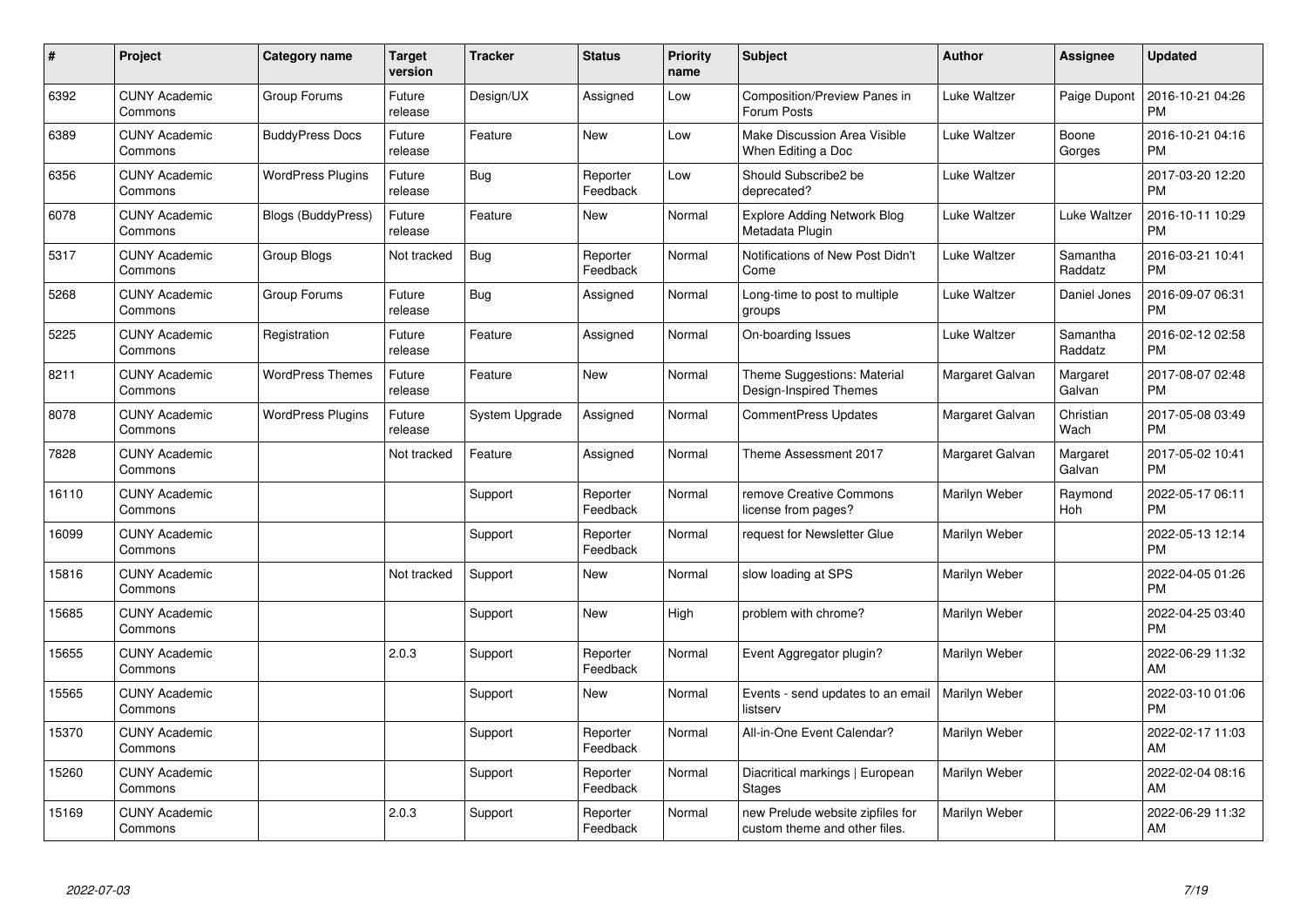| #     | Project                         | <b>Category name</b>       | <b>Target</b><br>version | <b>Tracker</b> | <b>Status</b>        | <b>Priority</b><br>name | <b>Subject</b>                                                                                | <b>Author</b> | <b>Assignee</b>  | <b>Updated</b>                |
|-------|---------------------------------|----------------------------|--------------------------|----------------|----------------------|-------------------------|-----------------------------------------------------------------------------------------------|---------------|------------------|-------------------------------|
| 15045 | <b>CUNY Academic</b><br>Commons |                            |                          | Support        | New                  | Normal                  | no result for KCeL in the search<br>box on the commons                                        | Marilyn Weber |                  | 2021-12-10 11:29<br>AM        |
| 14911 | <b>CUNY Academic</b><br>Commons | <b>WordPress Themes</b>    | Not tracked              | Support        | New                  | Normal                  | Twentytwentyone theme                                                                         | Marilyn Weber |                  | 2021-10-28 10:37<br>AM.       |
| 14900 | <b>CUNY Academic</b><br>Commons |                            | Not tracked              | Support        | Reporter<br>Feedback | Normal                  | previous theme?                                                                               | Marilyn Weber |                  | 2021-10-25 10:31<br>AM        |
| 14784 | <b>CUNY Academic</b><br>Commons |                            |                          | Support        | Reporter<br>Feedback | Normal                  | User report of logo problem when<br>using Customizer theme                                    | Marilyn Weber |                  | 2021-09-17 10:25<br><b>AM</b> |
| 14398 | <b>CUNY Academic</b><br>Commons |                            | Not tracked              | Support        | Reporter<br>Feedback | Normal                  | Events plug-in notification problem                                                           | Marilyn Weber |                  | 2021-05-11 11:21<br><b>AM</b> |
| 14074 | <b>CUNY Academic</b><br>Commons | WordPress (misc)           | Not tracked              | Support        | Reporter<br>Feedback | Normal                  | page password protection problem                                                              | Marilyn Weber |                  | 2021-03-02 11:03<br>AM        |
| 13975 | <b>CUNY Academic</b><br>Commons | Social Paper               | Not tracked              | Support        | Reporter<br>Feedback | Normal                  | can't approve comments on Social<br>Paper paper                                               | Marilyn Weber |                  | 2021-02-12 09:33<br>AM        |
| 13912 | <b>CUNY Academic</b><br>Commons |                            | Not tracked              | Feature        | Hold                 | Low                     | posting "missed schedule"                                                                     | Marilyn Weber |                  | 2021-02-23 10:46<br>AM        |
| 13328 | <b>CUNY Academic</b><br>Commons | Group Forums               | Not tracked              | Bug            | Reporter<br>Feedback | Normal                  | cross-posting in two related<br>groups                                                        | Marilyn Weber | Raymond<br>Hoh   | 2020-09-15 10:39<br><b>PM</b> |
| 13286 | <b>CUNY Academic</b><br>Commons |                            | Not tracked              | Support        | <b>New</b>           | Normal                  | problem connecting with<br><b>WordPress app</b>                                               | Marilyn Weber | Raymond<br>Hoh   | 2020-09-08 11:16<br><b>AM</b> |
| 13255 | <b>CUNY Academic</b><br>Commons |                            | Not tracked              | Support        | Reporter<br>Feedback | Normal                  | Accessibility problems                                                                        | Marilyn Weber |                  | 2020-09-01 05:48<br><b>PM</b> |
| 13034 | <b>CUNY Academic</b><br>Commons |                            | Not tracked              | Support        | Reporter<br>Feedback | Normal                  | a site is asking people to join the<br>Commons to get a download                              | Marilyn Weber |                  | 2020-07-12 07:23<br>AM        |
| 12741 | <b>CUNY Academic</b><br>Commons | <b>WordPress Plugins</b>   | Not tracked              | Support        | Reporter<br>Feedback | Normal                  | <b>Tableau Public Viz Block</b>                                                               | Marilyn Weber | Raymond<br>Hoh   | 2020-05-12 11:00<br>AM        |
| 12382 | <b>CUNY Academic</b><br>Commons | Membership                 | Not tracked              | Support        | New                  | Normal                  | Email request change                                                                          | Marilyn Weber | Marilyn<br>Weber | 2020-02-06 12:56<br><b>PM</b> |
| 12360 | <b>CUNY Academic</b><br>Commons | <b>WordPress Themes</b>    | Not tracked              | <b>Bug</b>     | Reporter<br>Feedback | Normal                  | site just says "DANTE We are<br>currently in maintenance mode,<br>please check back shortly." | Marilyn Weber |                  | 2020-02-04 12:13<br><b>PM</b> |
| 12352 | <b>CUNY Academic</b><br>Commons |                            | Not tracked              | Support        | New                  | Normal                  | "posts list" page builder block<br>option                                                     | Marilyn Weber |                  | 2020-02-03 01:29<br><b>PM</b> |
| 12350 | <b>CUNY Academic</b><br>Commons | <b>Blogs (BuddyPress)</b>  | Not tracked              | Support        | Reporter<br>Feedback | Normal                  | URL creation problem                                                                          | Marilyn Weber |                  | 2020-02-03 11:27<br>AM        |
| 11971 | <b>CUNY Academic</b><br>Commons | <b>Email Notifications</b> | Future<br>release        | Bug            | Reporter<br>Feedback | Low                     | Pictures obscured in emailed post<br>notifications                                            | Marilyn Weber | Raymond<br>Hoh   | 2019-11-21 01:14<br><b>PM</b> |
| 11848 | <b>CUNY Academic</b><br>Commons |                            | Not tracked              | Support        | Hold                 | Normal                  | a Dean of Faculty wants to share<br>a large file                                              | Marilyn Weber |                  | 2019-09-24 08:44<br>AM        |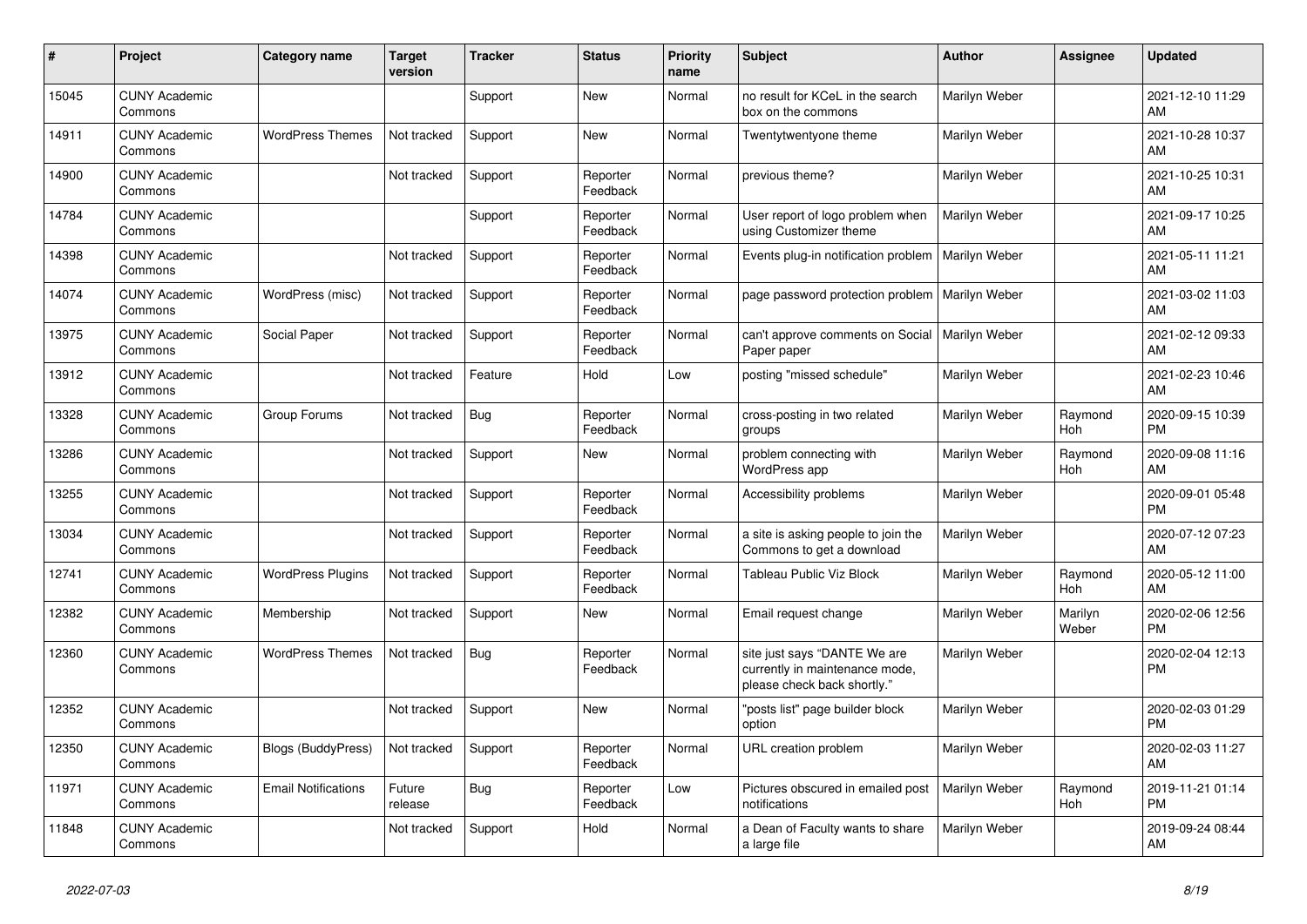| #     | Project                         | Category name              | <b>Target</b><br>version | <b>Tracker</b> | <b>Status</b>        | <b>Priority</b><br>name | <b>Subject</b>                                                                                                                                        | <b>Author</b> | Assignee            | <b>Updated</b>                |
|-------|---------------------------------|----------------------------|--------------------------|----------------|----------------------|-------------------------|-------------------------------------------------------------------------------------------------------------------------------------------------------|---------------|---------------------|-------------------------------|
| 11787 | <b>CUNY Academic</b><br>Commons |                            | Not tracked              | Support        | Reporter<br>Feedback | Normal                  | automated comments notifications<br>on ZenDesk                                                                                                        | Marilyn Weber |                     | 2019-08-26 06:18<br><b>PM</b> |
| 11771 | <b>CUNY Academic</b><br>Commons |                            | Not tracked              | Support        | Reporter<br>Feedback | Normal                  | post displays in sections                                                                                                                             | Marilyn Weber |                     | 2019-08-20 10:34<br>AM        |
| 11519 | <b>CUNY Academic</b><br>Commons |                            | Not tracked              | Support        | Assigned             | Normal                  | comment option not appearing                                                                                                                          | Marilyn Weber |                     | 2019-09-24 10:28<br>AM        |
| 11509 | <b>CUNY Academic</b><br>Commons |                            | Not tracked              | Support        | Reporter<br>Feedback | Normal                  | deleted Page causing a Menu<br>problem?                                                                                                               | Marilyn Weber |                     | 2019-06-04 09:54<br>AM        |
| 11149 | <b>CUNY Academic</b><br>Commons |                            | Not tracked              | Support        | Reporter<br>Feedback | Normal                  | comments getting blocked                                                                                                                              | Marilyn Weber | Raymond<br>Hoh      | 2019-03-26 11:40<br>AM        |
| 10657 | <b>CUNY Academic</b><br>Commons |                            | Not tracked              | Support        | Reporter<br>Feedback | Normal                  | child theme problems                                                                                                                                  | Marilyn Weber |                     | 2018-11-08 01:19<br><b>PM</b> |
| 10273 | <b>CUNY Academic</b><br>Commons | Registration               | Not tracked              | Support        | Reporter<br>Feedback | Normal                  | users combining CF and campus<br>address                                                                                                              | Marilyn Weber |                     | 2019-09-18 10:58<br>AM        |
| 9835  | <b>CUNY Academic</b><br>Commons | Group Forums               | Future<br>release        | Bug            | Assigned             | Normal                  | add a "like" function?                                                                                                                                | Marilyn Weber | <b>Erik Trainer</b> | 2018-06-05 01:49<br><b>PM</b> |
| 9207  | <b>CUNY Academic</b><br>Commons |                            | Future<br>release        | Support        | Reporter<br>Feedback | Normal                  | display dashboards made in<br>Tableau?                                                                                                                | Marilyn Weber | Boone<br>Gorges     | 2018-04-10 10:42<br>AM        |
| 8607  | <b>CUNY Academic</b><br>Commons |                            | Not tracked              | Support        | New                  | Normal                  | Paypal?                                                                                                                                               | Marilyn Weber | Matt Gold           | 2018-05-15 01:37<br><b>PM</b> |
| 5992  | <b>CUNY Academic</b><br>Commons | <b>Email Notifications</b> | Future<br>release        | Feature        | New                  | Normal                  | Changing the From line of<br>autogenerated blog emails                                                                                                | Marilyn Weber |                     | 2018-09-27 05:19<br><b>PM</b> |
| 5397  | <b>CUNY Academic</b><br>Commons | Social Paper               | Future<br>release        | Feature        | <b>New</b>           | Normal                  | frustrating to have to<br>enable/disable in SP                                                                                                        | Marilyn Weber | Samantha<br>Raddatz | 2016-04-20 03:39<br><b>PM</b> |
| 5282  | <b>CUNY Academic</b><br>Commons | Social Paper               | Future<br>release        | <b>Bug</b>     | <b>New</b>           | Normal                  | Replying via email directs to paper<br>but not individual comment.                                                                                    | Marilyn Weber | Raymond<br>Hoh      | 2016-03-02 01:48<br><b>PM</b> |
| 5205  | <b>CUNY Academic</b><br>Commons | Social Paper               | Future<br>release        | Feature        | <b>New</b>           | Normal                  | Social Paper folders                                                                                                                                  | Marilyn Weber |                     | 2016-02-11 10:24<br><b>PM</b> |
| 5199  | <b>CUNY Academic</b><br>Commons | Social Paper               | Future<br>release        | Feature        | <b>New</b>           | Normal                  | add tables to the SP editor                                                                                                                           | Marilyn Weber |                     | 2016-10-24 11:27<br>AM        |
| 5058  | <b>CUNY Academic</b><br>Commons | Social Paper               | Future<br>release        | Feature        | <b>New</b>           | Low                     | Can there be a clearer signal that<br>even when comments have<br>already been made you add<br>comments by clicking on the side?<br>(SP suggestion #5) | Marilyn Weber | Samantha<br>Raddatz | 2016-02-11 10:24<br><b>PM</b> |
| 5053  | <b>CUNY Academic</b><br>Commons | Social Paper               | Future<br>release        | Feature        | <b>New</b>           | Low                     | Scrollable menu to add readers<br>(SP suggestion #4)                                                                                                  | Marilyn Weber | Samantha<br>Raddatz | 2016-04-21 05:21<br><b>PM</b> |
| 5052  | <b>CUNY Academic</b><br>Commons | Social Paper               | Future<br>release        | Feature        | <b>New</b>           | Low                     | Sentence by sentence or line by<br>line comments (SP suggestion #3)                                                                                   | Marilyn Weber | Boone<br>Gorges     | 2016-02-11 10:24<br><b>PM</b> |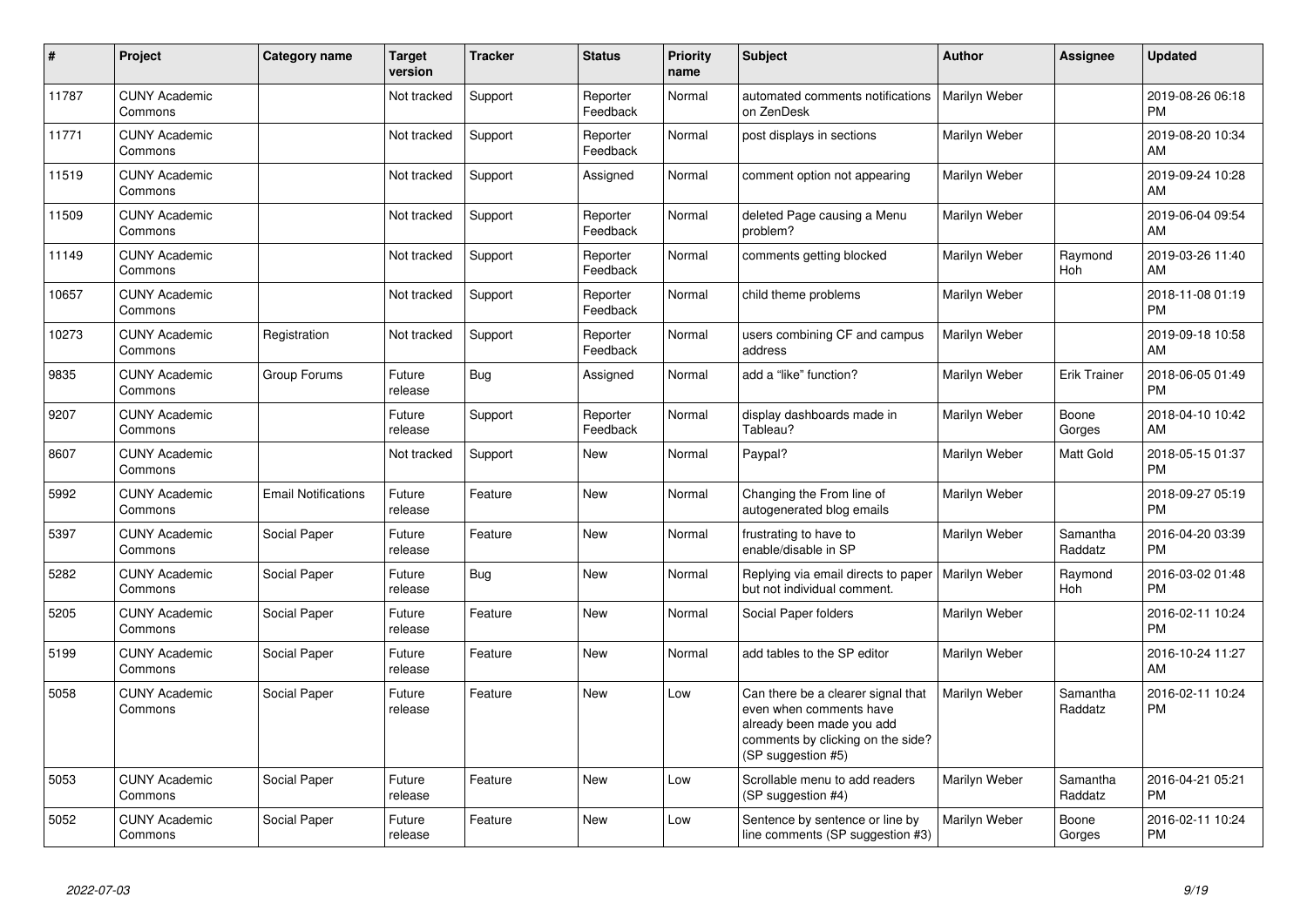| #     | Project                               | Category name              | <b>Target</b><br>version | <b>Tracker</b> | <b>Status</b>        | <b>Priority</b><br>name | <b>Subject</b>                                                        | <b>Author</b>      | Assignee            | <b>Updated</b>                |
|-------|---------------------------------------|----------------------------|--------------------------|----------------|----------------------|-------------------------|-----------------------------------------------------------------------|--------------------|---------------------|-------------------------------|
| 5050  | <b>CUNY Academic</b><br>Commons       | Social Paper               | Future<br>release        | Feature        | <b>New</b>           | Low                     | Making comments visible in SP<br>editing mode (SP suggestion #1)      | Marilyn Weber      | Samantha<br>Raddatz | 2019-09-17 11:10<br><b>PM</b> |
| 2577  | <b>NYCDH Community</b><br>Site        |                            |                          | Feature        | Assigned             | Low                     | Investigate Potential to Add Links<br>to the Forum                    | <b>Mark Newton</b> | Alex Gil            | 2013-05-16 09:40<br><b>PM</b> |
| 2576  | <b>NYCDH Community</b><br>Site        |                            |                          | Bug            | Hold                 | Low                     | Test Next Button in Javascript<br>Tutorial Under Activities           | Mark Newton        | Alex Gil            | 2013-05-18 02:55<br><b>PM</b> |
| 2574  | <b>NYCDH Community</b><br>Site        |                            |                          | Feature        | Assigned             | Normal                  | Add Way to Upload Files to<br>Groups                                  | Mark Newton        | Raymond<br>Hoh      | 2013-05-18 07:46<br><b>PM</b> |
| 2573  | <b>NYCDH Community</b><br>Site        |                            |                          | Feature        | Reporter<br>Feedback | Normal                  | Add dh nyc twitter list feed to site                                  | <b>Mark Newton</b> | Matt Gold           | 2013-05-16 11:42<br><b>PM</b> |
| 2571  | <b>NYCDH Community</b><br><b>Site</b> |                            |                          | Feature        | Assigned             | Normal                  | Add Google custom search box to<br>homepage                           | <b>Mark Newton</b> | Raymond<br>Hoh      | 2013-05-18 07:49<br><b>PM</b> |
| 11120 | <b>CUNY Academic</b><br>Commons       | <b>WordPress Plugins</b>   | Not tracked              | Bug            | Reporter<br>Feedback | Normal                  | Events Manager Events Not<br>Showing Up                               | Mark Webb          |                     | 2019-02-27 04:10<br><b>PM</b> |
| 10769 | <b>CUNY Academic</b><br>Commons       | <b>WordPress Themes</b>    | Not tracked              | Bug            | Reporter<br>Feedback | Normal                  | 2011 Theme Sidebar                                                    | Mark Webb          |                     | 2018-12-04 04:09<br><b>PM</b> |
| 10678 | <b>CUNY Academic</b><br>Commons       |                            | Not tracked              | Bug            | Reporter<br>Feedback | High                    | Newsletter Plugin Not Sending<br><b>Out Newsletters</b>               | Mark Webb          | Boone<br>Gorges     | 2019-09-16 09:38<br><b>PM</b> |
| 10262 | <b>CUNY Academic</b><br>Commons       |                            | Not tracked              | Bug            | Reporter<br>Feedback | Normal                  | Newsletter Plugin: Broken Image<br>at Bottom of All Newsletters       | Mark Webb          | Raymond<br>Hoh      | 2018-08-30 05:17<br><b>PM</b> |
| 16307 | <b>CUNY Academic</b><br>Commons       |                            |                          | Bug            | <b>New</b>           | Normal                  | Add brief messaging to<br>accept/decline group membership<br>requests | <b>Matt Gold</b>   | Boone<br>Gorges     | 2022-06-27 06:13<br><b>PM</b> |
| 15604 | <b>CUNY Academic</b><br>Commons       | <b>Email Notifications</b> | Future<br>release        | Feature        | Assigned             | Normal                  | <b>Restructure Commons Group</b><br>Digest Email Messages             | <b>Matt Gold</b>   | Boone<br>Gorges     | 2022-05-26 10:45<br>AM        |
| 13949 | <b>CUNY Academic</b><br>Commons       |                            | Not tracked              | Bug            | <b>New</b>           | Normal                  | Continued debugging of runaway<br>MySQL connections                   | <b>Matt Gold</b>   | Boone<br>Gorges     | 2021-09-14 10:42<br>AM        |
| 10659 | <b>CUNY Academic</b><br>Commons       | Group Forums               | Future<br>release        | Feature        | Assigned             | Normal                  | Post to multiple groups via email                                     | <b>Matt Gold</b>   | Raymond<br>Hoh      | 2018-11-15 12:54<br>AM        |
| 10040 | <b>CUNY Academic</b><br>Commons       | WordPress (misc)           | Not tracked              | Bug            | Reporter<br>Feedback | Normal                  | User doesn't see full list of themes                                  | l Matt Gold        | Boone<br>Gorges     | 2018-07-25 10:12<br>AM        |
| 9979  | <b>CUNY Academic</b><br>Commons       | <b>Email Notifications</b> | Not tracked              | Bug            | Reporter<br>Feedback | Normal                  | Reports of slow email activation<br>emails                            | Matt Gold          | Boone<br>Gorges     | 2018-08-29 09:40<br><b>PM</b> |
| 9947  | <b>CUNY Academic</b><br>Commons       | <b>WordPress Plugins</b>   | Future<br>release        | Feature        | Reporter<br>Feedback | Normal                  | Install H5P quiz plugin                                               | <b>Matt Gold</b>   | Boone<br>Gorges     | 2018-09-11 11:01<br>AM        |
| 9941  | <b>CUNY Academic</b><br>Commons       | Wiki                       | Not tracked              | Support        | Assigned             | Normal                  | Wiki functionality                                                    | <b>Matt Gold</b>   | Boone<br>Gorges     | 2018-06-26 10:57<br>AM        |
| 9028  | <b>CUNY Academic</b><br>Commons       | Onboarding                 | Future<br>release        | Feature        | Assigned             | Normal                  | suggest groups to new members<br>during the registration process      | <b>Matt Gold</b>   | Chris Stein         | 2018-10-24 12:34<br><b>PM</b> |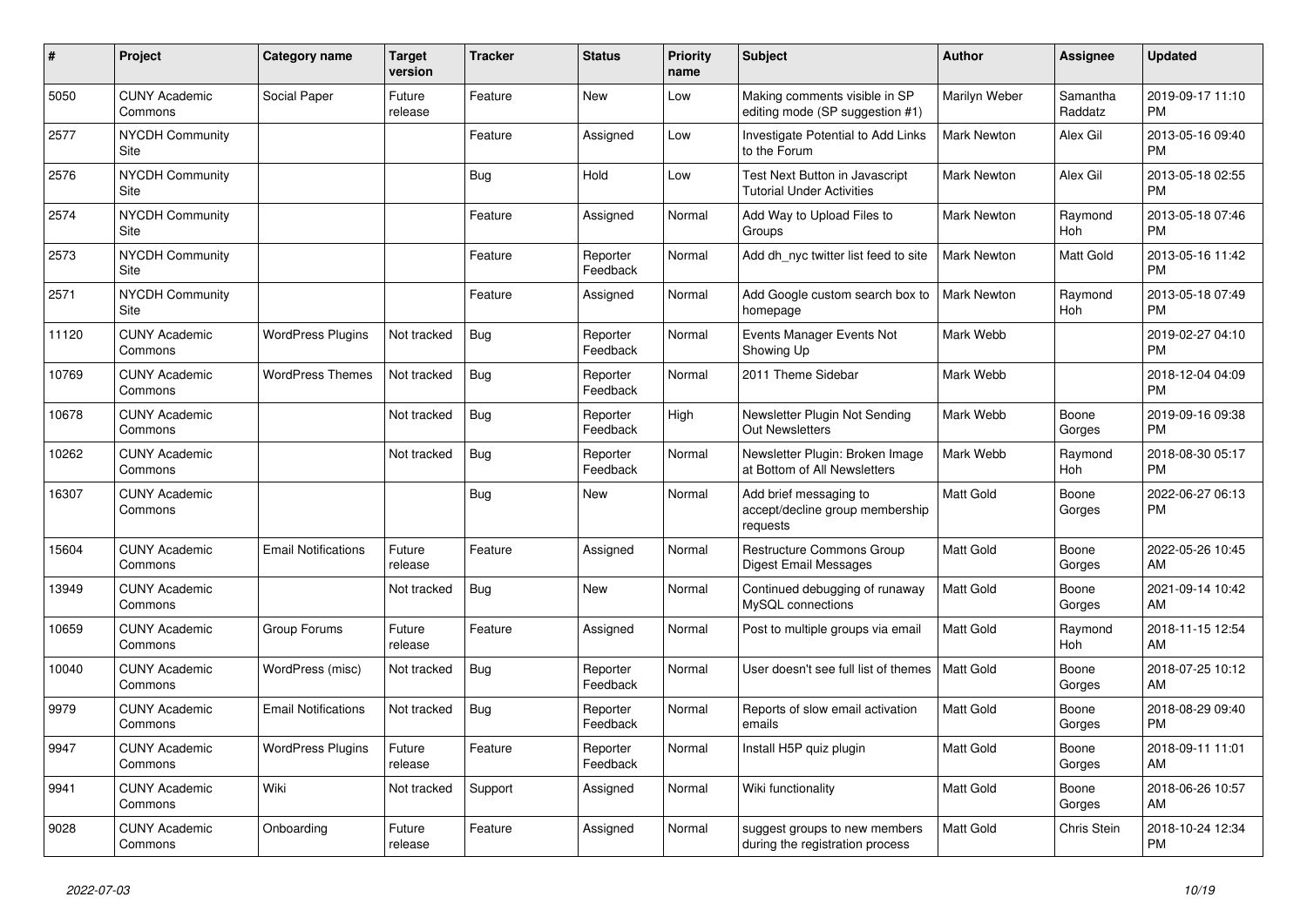| $\pmb{\#}$ | <b>Project</b>                  | Category name             | <b>Target</b><br>version | <b>Tracker</b> | <b>Status</b>        | Priority<br>name | <b>Subject</b>                                                                        | <b>Author</b>    | Assignee           | <b>Updated</b>                |
|------------|---------------------------------|---------------------------|--------------------------|----------------|----------------------|------------------|---------------------------------------------------------------------------------------|------------------|--------------------|-------------------------------|
| 9015       | <b>CUNY Academic</b><br>Commons | Groups (misc)             | Not tracked              | Outreach       | Assigned             | Normal           | Email group admins the email<br>addresses of their groups                             | <b>Matt Gold</b> | Matt Gold          | 2018-01-02 09:54<br>AM        |
| 8992       | <b>NYCDH Community</b><br>Site  |                           |                          | Bug            | Assigned             | Normal           | Multiple RBE error reports                                                            | Matt Gold        | Raymond<br>Hoh     | 2017-12-11 05:43<br><b>PM</b> |
| 8991       | <b>CUNY Academic</b><br>Commons | Reply By Email            | Not tracked              | Bug            | Hold                 | Normal           | RBE duplicate email message<br>issue                                                  | <b>Matt Gold</b> | Raymond<br>Hoh     | 2018-02-18 08:53<br><b>PM</b> |
| 8976       | <b>CUNY Academic</b><br>Commons | Reply By Email            | Not tracked              | Feature        | Assigned             | Normal           | Package RBE new topics posting?                                                       | <b>Matt Gold</b> | Raymond<br>Hoh     | 2017-12-04 02:34<br><b>PM</b> |
| 8902       | <b>CUNY Academic</b><br>Commons | Design                    | Not tracked              | Feature        | Assigned             | Normal           | Report back on research on<br><b>BuddyPress themes</b>                                | Matt Gold        | Michael Smith      | 2017-11-10 12:31<br><b>PM</b> |
| 8901       | <b>CUNY Academic</b><br>Commons | Accessibility             | Future<br>release        | Feature        | Assigned             | Normal           | Theme analysis for accessibility                                                      | Matt Gold        | Boone<br>Gorges    | 2022-04-26 11:59<br>AM        |
| 8900       | <b>CUNY Academic</b><br>Commons | Accessibility             | Future<br>release        | Feature        | Assigned             | Normal           | Look into tools to enforce<br>accessibility in WP environment                         | <b>Matt Gold</b> | Boone<br>Gorges    | 2022-04-26 11:59<br>AM        |
| 8898       | <b>CUNY Academic</b><br>Commons | Social Paper              | Not tracked              | Feature        | Assigned             | Normal           | Usage data on docs and social<br>paper                                                | <b>Matt Gold</b> | Matt Gold          | 2017-11-16 11:32<br>AM        |
| 8837       | <b>CUNY Academic</b><br>Commons |                           | Not tracked              | Feature        | Assigned             | Normal           | Create a form to request info from<br>people requesting premium<br>themes and plugins | <b>Matt Gold</b> | Marilyn<br>Weber   | 2017-11-14 03:35<br><b>PM</b> |
| 8836       | <b>CUNY Academic</b><br>Commons | <b>Blogs (BuddyPress)</b> | Future<br>release        | Feature        | Assigned             | Normal           | Redesign site launch process                                                          | <b>Matt Gold</b> | Boone<br>Gorges    | 2019-10-03 02:49<br><b>PM</b> |
| 8756       | <b>CUNY Academic</b><br>Commons | Group Blogs               | Future<br>release        | Feature        | Hold                 | Normal           | Connect multiple blogs to one<br>group?                                               | Matt Gold        | Boone<br>Gorges    | 2017-09-30 10:42<br>AM        |
| 8666       | <b>CUNY Academic</b><br>Commons | Teaching                  | Not tracked              | Documentation  | Assigned             | Normal           | Create Teaching on the Commons<br>Resource Page                                       | Matt Gold        | Laurie Hurson      | 2019-09-23 03:16<br><b>PM</b> |
| 7115       | <b>CUNY Academic</b><br>Commons | Groups (misc)             | Future<br>release        | Feature        | Reporter<br>Feedback | Normal           | make licensing info clear during<br>group creation                                    | Matt Gold        | Raymond<br>Hoh     | 2020-12-08 11:32<br>AM        |
| 6995       | <b>CUNY Academic</b><br>Commons | Home Page                 | Not tracked              | Bug            | Assigned             | Normal           | member filter on homepage not<br>working                                              | Matt Gold        | Raymond<br>Hoh     | 2016-12-11 09:46<br><b>PM</b> |
| 6671       | <b>CUNY Academic</b><br>Commons | Reply By Email            | Not tracked              | <b>Bug</b>     | Assigned             | Normal           | "Post too often" RBE error<br>message                                                 | Matt Gold        | Raymond<br>Hoh     | 2016-11-11 09:55<br>AM        |
| 6426       | <b>CUNY Academic</b><br>Commons | Spam/Spam<br>Prevention   | Future<br>release        | Feature        | Assigned             | Normal           | Force captcha on all comments?                                                        | <b>Matt Gold</b> | <b>Tahir Butt</b>  | 2016-10-24 02:06<br><b>PM</b> |
| 6298       | <b>CUNY Academic</b><br>Commons | User Experience           | Not tracked              | Design/UX      | Assigned             | Normal           | Examine data from survey                                                              | <b>Matt Gold</b> | Margaret<br>Galvan | 2016-10-14 12:16<br><b>PM</b> |
| 6115       | <b>CUNY Academic</b><br>Commons | Publicity                 | Not tracked              | Feature        | Assigned             | Normal           | create digital signage for GC                                                         | Matt Gold        | scott voth         | 2016-10-11 10:09<br><b>PM</b> |
| 6014       | <b>CUNY Academic</b><br>Commons | Publicity                 | Future<br>release        | Publicity      | Reporter<br>Feedback | Normal           | Google search listing                                                                 | <b>Matt Gold</b> | Boone<br>Gorges    | 2016-09-21 03:48<br><b>PM</b> |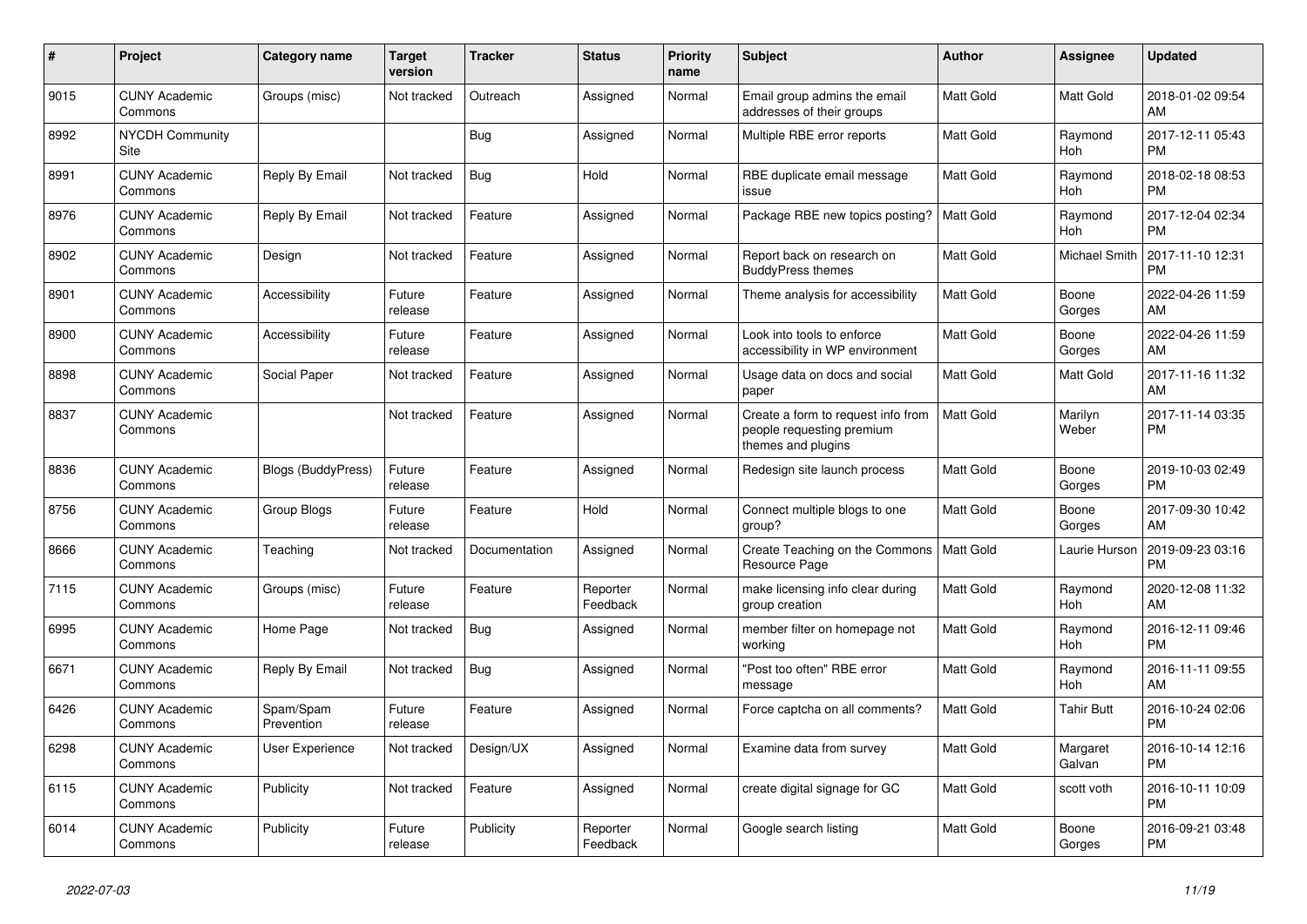| $\#$ | Project                         | <b>Category name</b>      | <b>Target</b><br>version | <b>Tracker</b> | <b>Status</b> | <b>Priority</b><br>name | <b>Subject</b>                                                      | <b>Author</b>    | Assignee            | <b>Updated</b>                |
|------|---------------------------------|---------------------------|--------------------------|----------------|---------------|-------------------------|---------------------------------------------------------------------|------------------|---------------------|-------------------------------|
| 5955 | <b>CUNY Academic</b><br>Commons | Outreach                  | Future<br>release        | Feature        | Assigned      | Normal                  | Create auto-newsletter for<br>commons members                       | <b>Matt Gold</b> | Luke Waltzer        | 2016-08-30 10:34<br>AM        |
| 5696 | <b>CUNY Academic</b><br>Commons | Events                    | Future<br>release        | Feature        | Assigned      | Normal                  | Events Calendar - display options<br>calendar aggregation /         | <b>Matt Gold</b> | Boone<br>Gorges     | 2016-10-13 11:44<br>AM        |
| 5691 | <b>CUNY Academic</b><br>Commons | <b>Blogs (BuddyPress)</b> | Future<br>release        | Bug            | Assigned      | High                    | Differing numbers on Sites display                                  | Matt Gold        | Raymond<br>Hoh      | 2016-06-13 01:37<br><b>PM</b> |
| 5581 | <b>CUNY Academic</b><br>Commons | Analytics                 | Future<br>release        | Feature        | Assigned      | Normal                  | Explore alternatives to Google<br>Analytics                         | Matt Gold        | Valerie<br>Townsend | 2020-04-17 03:12<br><b>PM</b> |
| 5316 | <b>CUNY Academic</b><br>Commons | <b>User Experience</b>    | Future<br>release        | Feature        | Assigned      | Normal                  | Prompt user email address<br>updates                                | <b>Matt Gold</b> | Stephen Real        | 2016-12-21 03:30<br><b>PM</b> |
| 5016 | <b>CUNY Academic</b><br>Commons | Events                    | Future<br>release        | Feature        | Assigned      | Low                     | Allow comments to be posted on<br>events                            | <b>Matt Gold</b> | Raymond<br>Hoh      | 2019-03-01 02:23<br><b>PM</b> |
| 4986 | <b>CUNY Academic</b><br>Commons | ZenDesk                   | Not tracked              | Support        | Assigned      | Normal                  | Prepare documentation for<br>Zendesk re web widget                  | Matt Gold        | Samantha<br>Raddatz | 2016-02-25 03:09<br><b>PM</b> |
| 4980 | <b>CUNY Academic</b><br>Commons | Home Page                 | Future<br>release        | Feature        | Assigned      | Normal                  | CAC Featured Content -- Adding<br>Randomization                     | Matt Gold        | Boone<br>Gorges     | 2016-12-12 03:01<br><b>PM</b> |
| 4903 | <b>CUNY Academic</b><br>Commons | Events                    | Future<br>release        | Design/UX      | Assigned      | Normal                  | Improving visual appearance of<br>event calendars                   | <b>Matt Gold</b> | Boone<br>Gorges     | 2016-10-13 11:51<br>AM        |
| 4661 | <b>CUNY Academic</b><br>Commons | User Experience           | Future<br>release        | Bug            | Assigned      | Normal                  | <b>Simplify Events text</b>                                         | Matt Gold        | Samantha<br>Raddatz | 2015-10-02 09:06<br><b>PM</b> |
| 4404 | <b>CUNY Academic</b><br>Commons | <b>Public Portfolio</b>   | Future<br>release        | Design/UX      | Assigned      | Normal                  | Change color of permissions info<br>on portfolio editing interface  | Matt Gold        | Samantha<br>Raddatz | 2015-08-11 05:28<br><b>PM</b> |
| 4238 | <b>CUNY Academic</b><br>Commons | Events                    | Future<br>release        | Feature        | Assigned      | Normal                  | Copy Events to Other Groups?                                        | Matt Gold        | Boone<br>Gorges     | 2015-07-02 10:08<br>AM        |
| 4235 | <b>CUNY Academic</b><br>Commons |                           | Not tracked              | Design/UX      | Assigned      | Normal                  | Explore user experience around<br>comments on forum topics vs docs  | Matt Gold        | Samantha<br>Raddatz | 2015-07-21 10:23<br>AM        |
| 4070 | <b>CUNY Academic</b><br>Commons | Analytics                 | Not tracked              | Support        | Assigned      | Normal                  | Request for JITP site analytics                                     | Matt Gold        | Seth Persons        | 2016-02-23 03:09<br><b>PM</b> |
| 4053 | <b>CUNY Academic</b><br>Commons | Events                    | Future<br>release        | Feature        | Assigned      | Normal                  | Create new tab for past events                                      | Matt Gold        | Boone<br>Gorges     | 2015-05-12 02:10<br><b>PM</b> |
| 4027 | <b>CUNY Academic</b><br>Commons | Commons In A Box          | Not tracked              | Design/UX      | Assigned      | Normal                  | Usability review of CBOX update<br>procedures                       | Matt Gold        | Samantha<br>Raddatz | 2015-05-11 06:36<br><b>PM</b> |
| 3770 | <b>CUNY Academic</b><br>Commons | Public Portfolio          | Future<br>release        | Feature        | Assigned      | Normal                  | Improve Layout/Formatting of<br>Positions Area on Public Portfolios | Matt Gold        | <b>Chris Stein</b>  | 2015-04-01 09:17<br><b>PM</b> |
| 3768 | <b>CUNY Academic</b><br>Commons | Public Portfolio          | Future<br>release        | Feature        | Assigned      | Normal                  | Institutions/Past positions on<br>public portfolios                 | Matt Gold        | Boone<br>Gorges     | 2018-04-23 10:44<br>AM        |
| 3759 | <b>CUNY Academic</b><br>Commons | WordPress (misc)          | Future<br>release        | Feature        | Assigned      | Normal                  | Review Interface for Adding Users<br>to Blogs                       | Matt Gold        | Boone<br>Gorges     | 2015-03-24 05:52<br><b>PM</b> |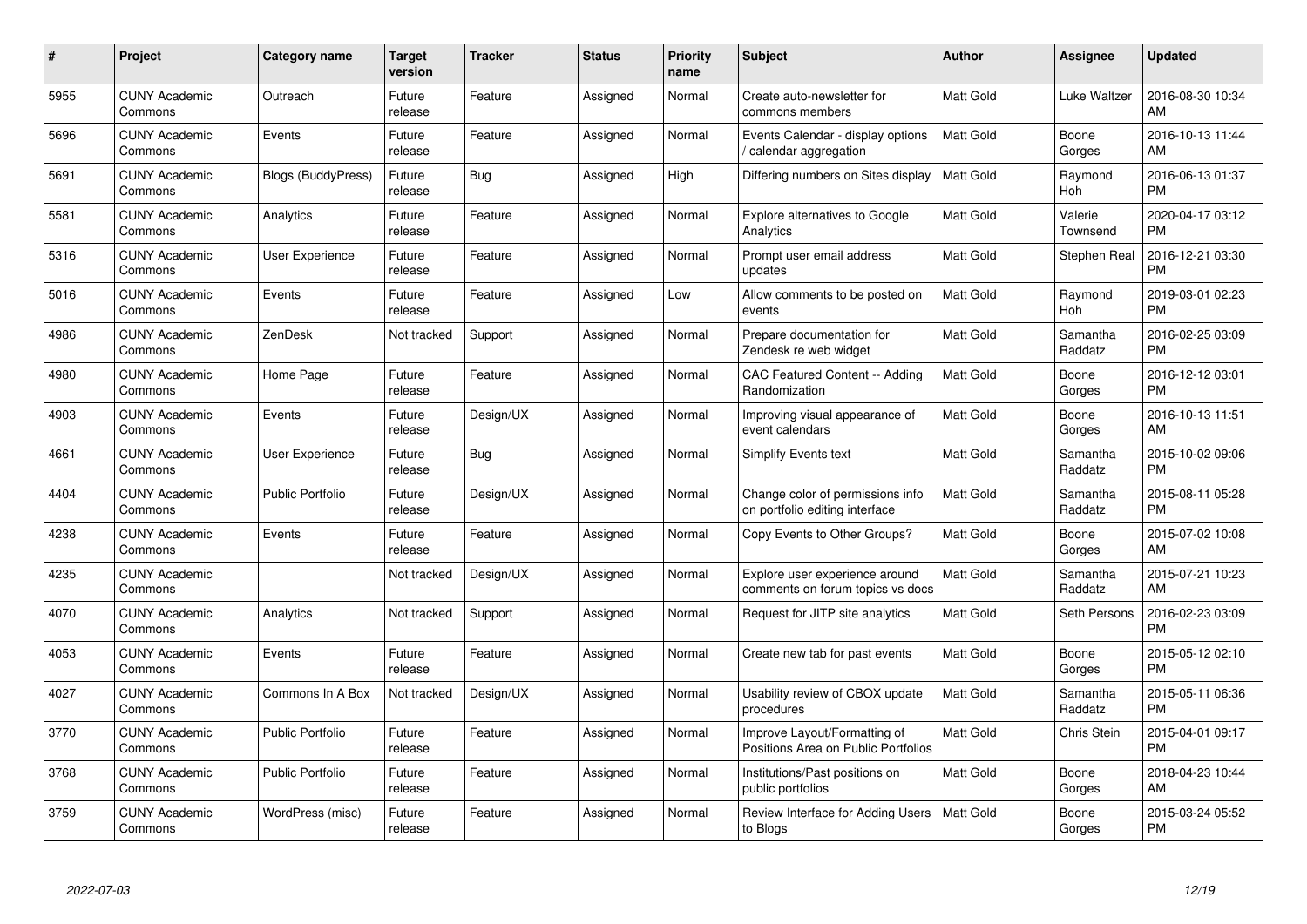| $\pmb{\#}$ | <b>Project</b>                  | <b>Category name</b>     | <b>Target</b><br>version | <b>Tracker</b> | <b>Status</b>       | Priority<br>name | <b>Subject</b>                                                                | <b>Author</b>    | Assignee        | <b>Updated</b>                |
|------------|---------------------------------|--------------------------|--------------------------|----------------|---------------------|------------------|-------------------------------------------------------------------------------|------------------|-----------------|-------------------------------|
| 3662       | <b>CUNY Academic</b><br>Commons | <b>SEO</b>               | Future<br>release        | Feature        | Assigned            | Normal           | Duplicate Content/SEO/Google<br>issues                                        | <b>Matt Gold</b> | Raymond<br>Hoh  | 2015-04-13 04:37<br><b>PM</b> |
| 3657       | <b>CUNY Academic</b><br>Commons | WordPress (misc)         | Not tracked              | Feature        | New                 | Normal           | Create alert for GC email<br>addresses                                        | Matt Gold        | Matt Gold       | 2016-04-14 11:29<br><b>PM</b> |
| 3577       | <b>CUNY Academic</b><br>Commons | My Commons               | Future<br>release        | Design/UX      | Assigned            | Normal           | Replies to items in My Commons                                                | Matt Gold        | Raymond<br>Hoh  | 2015-04-09 05:19<br><b>PM</b> |
| 3536       | <b>CUNY Academic</b><br>Commons | My Commons               | Future<br>release        | Feature        | Assigned            | Normal           | Infinite Scroll on My Commons<br>page                                         | Matt Gold        | Raymond<br>Hoh  | 2015-04-13 04:42<br><b>PM</b> |
| 3524       | <b>CUNY Academic</b><br>Commons | Documentation            | Not tracked              | Documentation  | Assigned            | Normal           | Post describing all you can do<br>when starting up a new blog/group           | Matt Gold        | scott voth      | 2014-10-04 12:56<br><b>PM</b> |
| 3517       | <b>CUNY Academic</b><br>Commons | My Commons               | Future<br>release        | Feature        | Assigned            | Normal           | Mute/Unmute My Commons<br>updates                                             | Matt Gold        | Raymond<br>Hoh  | 2015-11-09 01:19<br><b>PM</b> |
| 3419       | <b>CUNY Academic</b><br>Commons | Group Invitations        | 1.6.14                   | Bug            | Testing<br>Required | Normal           | Neatening the display of<br>messages on group requests                        | <b>Matt Gold</b> | Boone<br>Gorges | 2014-09-01 09:29<br><b>PM</b> |
| 3369       | <b>CUNY Academic</b><br>Commons | Reply By Email           | Not tracked              | Outreach       | Hold                | Normal           | Release reply by email to WP<br>plugin directory                              | <b>Matt Gold</b> | Raymond<br>Hoh  | 2016-03-01 12:46<br><b>PM</b> |
| 3354       | <b>CUNY Academic</b><br>Commons | <b>Group Files</b>       | Future<br>release        | Feature        | Assigned            | Low              | Allow Group Download of Multiple<br><b>Selected Files</b>                     | Matt Gold        | Chris Stein     | 2014-08-01 08:50<br>AM        |
| 3308       | <b>CUNY Academic</b><br>Commons | Group Invitations        | Future<br>release        | Feature        | Assigned            | Normal           | Allow members to rescind group<br>invitations                                 | <b>Matt Gold</b> | Boone<br>Gorges | 2015-04-01 08:53<br><b>PM</b> |
| 3220       | <b>CUNY Academic</b><br>Commons | <b>Public Portfolio</b>  | Future<br>release        | Feature        | Assigned            | Normal           | Add indent/outdent option to<br>Formatting Buttons on Profile<br>Page         | Matt Gold        | Boone<br>Gorges | 2014-05-21 10:39<br><b>PM</b> |
| 3090       | <b>CUNY Academic</b><br>Commons | Twitter page             | Future<br>release        | Feature        | Assigned            | Normal           | Prevent Retweets from showing<br>up on Commons twitter page                   | <b>Matt Gold</b> | Tahir Butt      | 2016-10-24 11:31<br>AM        |
| 3080       | <b>CUNY Academic</b><br>Commons | <b>Group Files</b>       | Future<br>release        | Feature        | Assigned            | Low              | Create a system to keep track of<br>file changes                              | <b>Matt Gold</b> | Boone<br>Gorges | 2014-02-26 10:04<br><b>PM</b> |
| 3042       | <b>CUNY Academic</b><br>Commons | <b>Public Portfolio</b>  | Future<br>release        | Feature        | Assigned            | Normal           | Browsing member interests                                                     | Matt Gold        | Boone<br>Gorges | 2015-03-21 09:04<br><b>PM</b> |
| 2618       | <b>NYCDH Community</b><br>Site  |                          |                          | Bug            | Assigned            | Low              | Mark blogs as spam when created   Matt Gold<br>by users marked as spam        |                  | Boone<br>Gorges | 2013-06-09 11:38<br><b>PM</b> |
| 2523       | <b>CUNY Academic</b><br>Commons | <b>BuddyPress Docs</b>   | Future<br>release        | Feature        | Assigned            | Normal           | Allow Users to Upload Images to<br><b>BP</b> Docs                             | <b>Matt Gold</b> | Boone<br>Gorges | 2015-11-09 06:14<br><b>PM</b> |
| 2223       | <b>CUNY Academic</b><br>Commons | <b>WordPress Plugins</b> | Future<br>release        | Feature        | Assigned            | Low              | Add Participad to the CUNY<br><b>Academic Commons</b>                         | Matt Gold        | Boone<br>Gorges | 2014-09-17 10:03<br><b>PM</b> |
| 2013       | <b>CUNY Academic</b><br>Commons | Public Portfolio         | Future<br>release        | Feature        | Assigned            | Low              | Have Profile Privacy Options show   Matt Gold<br>up only for filled-in fields |                  | Boone<br>Gorges | 2015-11-09 06:09<br><b>PM</b> |
| 1562       | <b>CUNY Academic</b><br>Commons | <b>WordPress Plugins</b> | Future<br>release        | Feature        | Assigned            | Low              | Play with NYT Collaborative<br><b>Authoring Tool</b>                          | <b>Matt Gold</b> | Boone<br>Gorges | 2015-01-05 08:47<br><b>PM</b> |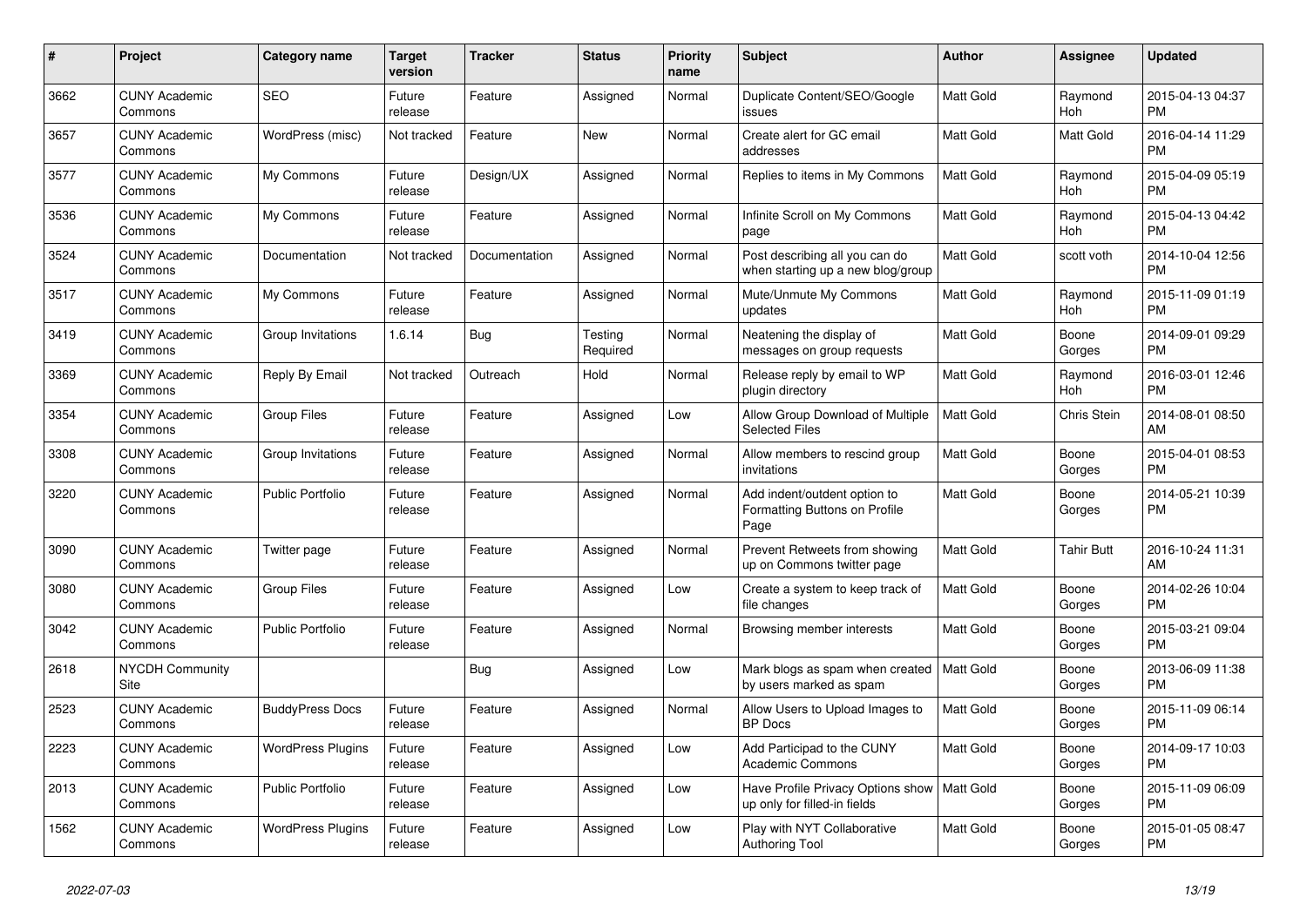| #    | Project                         | <b>Category name</b>     | <b>Target</b><br>version | <b>Tracker</b> | <b>Status</b>        | <b>Priority</b><br>name | <b>Subject</b>                                                                            | <b>Author</b>    | <b>Assignee</b>     | <b>Updated</b>                |
|------|---------------------------------|--------------------------|--------------------------|----------------|----------------------|-------------------------|-------------------------------------------------------------------------------------------|------------------|---------------------|-------------------------------|
| 1544 | <b>CUNY Academic</b><br>Commons | Groups (misc)            | Future<br>release        | Feature        | Reporter<br>Feedback | Normal                  | Group Filtering and Sorting                                                               | <b>Matt Gold</b> | Chris Stein         | 2019-03-01 02:25<br><b>PM</b> |
| 1456 | <b>CUNY Academic</b><br>Commons | Group Invitations        | Future<br>release        | Feature        | Reporter<br>Feedback | Low                     | Invite to Group Button from Profile<br>Field                                              | Matt Gold        | Samantha<br>Raddatz | 2015-11-09 05:59<br><b>PM</b> |
| 1192 | <b>CUNY Academic</b><br>Commons | <b>Group Files</b>       | Future<br>release        | Feature        | Assigned             | Low                     | When posting group files, allow<br>users to add a category without<br>saving              | <b>Matt Gold</b> | Raymond<br>Hoh      | 2015-11-09 05:53<br><b>PM</b> |
| 1105 | <b>CUNY Academic</b><br>Commons | WordPress (misc)         | Future<br>release        | Feature        | Assigned             | Normal                  | Rephrase Blog Privacy Options                                                             | <b>Matt Gold</b> | Samantha<br>Raddatz | 2015-11-09 06:19<br><b>PM</b> |
| 940  | <b>CUNY Academic</b><br>Commons | Redmine                  | Future<br>release        | Feature        | Assigned             | Low                     | Communication with users after<br>releases                                                | Matt Gold        | Dominic<br>Giglio   | 2012-09-09 04:36<br><b>PM</b> |
| 658  | <b>CUNY Academic</b><br>Commons | <b>WordPress Plugins</b> | Future<br>release        | Feature        | Assigned             | Normal                  | Rebulid Sitewide Tag Suggestion                                                           | <b>Matt Gold</b> | Boone<br>Gorges     | 2015-01-05 08:47<br><b>PM</b> |
| 653  | <b>CUNY Academic</b><br>Commons | Group Blogs              | Future<br>release        | Feature        | Assigned             | Normal                  | Redesign Integration of Groups<br>and Blogs                                               | <b>Matt Gold</b> | Samantha<br>Raddatz | 2015-11-09 05:40<br><b>PM</b> |
| 636  | <b>CUNY Academic</b><br>Commons | WordPress (misc)         | Not tracked              | Support        | Assigned             | Normal                  | Create Lynda.com-like Table of<br><b>Contents for Prospective Tutorial</b><br>Screencasts | <b>Matt Gold</b> | scott voth          | 2016-02-23 03:12<br><b>PM</b> |
| 635  | <b>CUNY Academic</b><br>Commons | BuddyPress (misc)        | Future<br>release        | Feature        | Assigned             | Normal                  | Big Blue Button -<br>Videoconferencing in Groups and<br><b>Blogs</b>                      | <b>Matt Gold</b> | Boone<br>Gorges     | 2011-03-14 03:24<br><b>PM</b> |
| 599  | <b>CUNY Academic</b><br>Commons | BuddyPress (misc)        | Future<br>release        | Feature        | Assigned             | Normal                  | Consider adding rating plugins for<br><b>BuddyPress/BBPress</b>                           | <b>Matt Gold</b> | Boone<br>Gorges     | 2011-08-22 06:50<br><b>PM</b> |
| 554  | <b>CUNY Academic</b><br>Commons | BuddyPress (misc)        | Future<br>release        | Feature        | Assigned             | Normal                  | Add Trackback notifications to<br>site-wide activity feed                                 | <b>Matt Gold</b> | Boone<br>Gorges     | 2015-11-09 06:19<br><b>PM</b> |
| 500  | <b>CUNY Academic</b><br>Commons | BuddyPress (misc)        | Future<br>release        | Feature        | Assigned             | Normal                  | <b>Export Group Data</b>                                                                  | <b>Matt Gold</b> | Boone<br>Gorges     | 2010-12-19 12:09<br><b>PM</b> |
| 497  | <b>CUNY Academic</b><br>Commons | <b>WordPress Plugins</b> | Future<br>release        | Feature        | Assigned             | Normal                  | Drag and Drop Ordering on<br>Gallery Post Plugin                                          | <b>Matt Gold</b> | Ron Rennick         | 2015-11-09 06:18<br><b>PM</b> |
| 435  | <b>CUNY Academic</b><br>Commons | BuddyPress (misc)        | Future<br>release        | Feature        | Assigned             | Normal                  | Include Avatar Images in Forum<br><b>Post Notification Emails</b>                         | <b>Matt Gold</b> | Boone<br>Gorges     | 2010-12-08 12:40<br><b>PM</b> |
| 412  | <b>CUNY Academic</b><br>Commons | <b>WordPress Themes</b>  | Future<br>release        | Feature        | Assigned             | Normal                  | <b>Featured Themes</b>                                                                    | <b>Matt Gold</b> | Dominic<br>Giglio   | 2015-01-05 08:44<br><b>PM</b> |
| 377  | <b>CUNY Academic</b><br>Commons | BuddyPress (misc)        | Future<br>release        | Feature        | Assigned             | Normal                  | Like buttons                                                                              | <b>Matt Gold</b> | Boone<br>Gorges     | 2010-11-16 05:13<br><b>PM</b> |
| 370  | <b>CUNY Academic</b><br>Commons | Registration             | Future<br>release        | Feature        | Assigned             | High                    | <b>Guest Accounts</b>                                                                     | <b>Matt Gold</b> | Matt Gold           | 2015-04-09 09:33<br><b>PM</b> |
| 365  | <b>CUNY Academic</b><br>Commons | WordPress (misc)         | Future<br>release        | Feature        | Assigned             | Normal                  | <b>Create Mouseover Tooltips</b><br>throughout Site                                       | <b>Matt Gold</b> | Chris Stein         | 2015-11-09 06:18<br><b>PM</b> |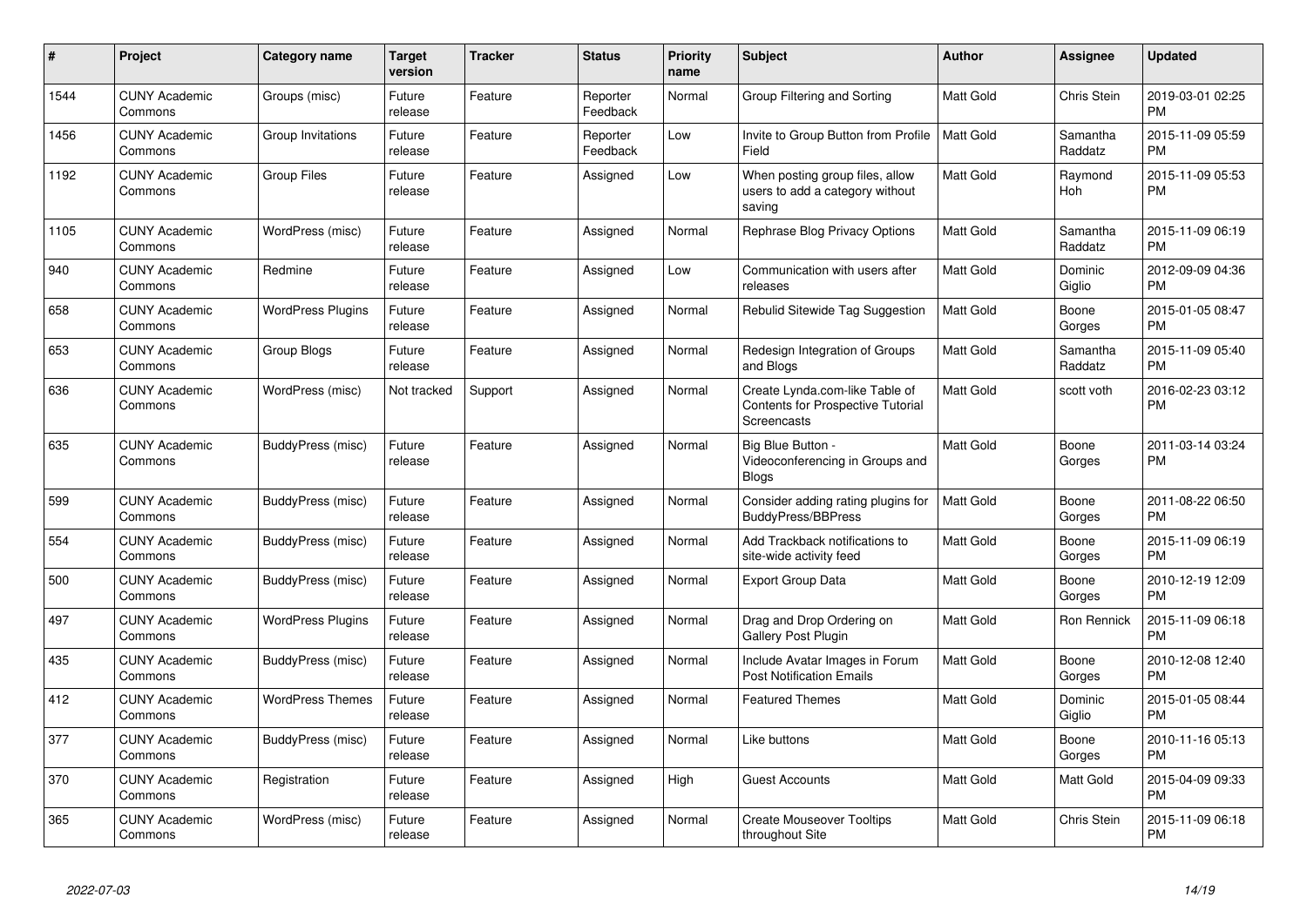| #    | Project                         | <b>Category name</b>       | <b>Target</b><br>version | <b>Tracker</b> | <b>Status</b> | <b>Priority</b><br>name | <b>Subject</b>                                                                                                                               | <b>Author</b>          | <b>Assignee</b>     | <b>Updated</b>                |
|------|---------------------------------|----------------------------|--------------------------|----------------|---------------|-------------------------|----------------------------------------------------------------------------------------------------------------------------------------------|------------------------|---------------------|-------------------------------|
| 364  | <b>CUNY Academic</b><br>Commons | <b>WordPress Plugins</b>   | Future<br>release        | Feature        | New           | Normal                  | <b>Bulletin Board</b>                                                                                                                        | <b>Matt Gold</b>       |                     | 2015-01-05 08:50<br><b>PM</b> |
| 333  | <b>CUNY Academic</b><br>Commons | <b>Email Notifications</b> | Future<br>release        | Feature        | Assigned      | Low                     | Delay Forum Notification Email<br>Delivery Until After Editing Period<br>Ends                                                                | <b>Matt Gold</b>       | Raymond<br>Hoh      | 2015-11-09 06:01<br><b>PM</b> |
| 310  | <b>CUNY Academic</b><br>Commons | BuddyPress (misc)          | Future<br>release        | Feature        | Assigned      | Low                     | <b>Friend Request Email</b>                                                                                                                  | <b>Matt Gold</b>       | Samantha<br>Raddatz | 2015-11-09 05:08<br><b>PM</b> |
| 287  | <b>CUNY Academic</b><br>Commons | WordPress (misc)           | Future<br>release        | Feature        | Assigned      | Normal                  | Create troubleshooting tool for<br>account sign-up                                                                                           | <b>Matt Gold</b>       | Boone<br>Gorges     | 2015-11-09 06:17<br><b>PM</b> |
| 481  | <b>CUNY Academic</b><br>Commons | Groups (misc)              | Future<br>release        | Feature        | Assigned      | Normal                  | ability to archive inactive groups<br>and blogs                                                                                              | Michael Mandiberg      | Samantha<br>Raddatz | 2015-11-09 05:56<br><b>PM</b> |
| 9908 | <b>CUNY Academic</b><br>Commons |                            | Not tracked              | Feature        | New           | Normal                  | Is it possible to send email<br>updates to users (or an email<br>address not on the list) for only a<br>single page AFTER being<br>prompted? | <b>Michael Shields</b> | scott voth          | 2018-06-11 01:34<br><b>PM</b> |
| 3458 | <b>CUNY Academic</b><br>Commons | Groups (misc)              | Future<br>release        | Feature        | Assigned      | Normal                  | Filter Members of Group by<br>Campus                                                                                                         | <b>Michael Smith</b>   | Samantha<br>Raddatz | 2014-09-26 08:32<br><b>PM</b> |
| 2167 | <b>CUNY Academic</b><br>Commons | WordPress (misc)           | Future<br>release        | Bug            | Assigned      | Normal                  | <b>CAC-Livestream Plugin Issues</b>                                                                                                          | Michael Smith          | Dominic<br>Giglio   | 2015-01-02 03:06<br><b>PM</b> |
| 3511 | <b>CUNY Academic</b><br>Commons | Publicity                  | 1.7                      | Publicity      | Assigned      | Normal                  | Social media for 1.7                                                                                                                         | Micki Kaufman          | Sarah<br>Morgano    | 2014-10-14 03:32<br><b>PM</b> |
| 3510 | <b>CUNY Academic</b><br>Commons | Publicity                  | 1.7                      | Publicity      | Assigned      | Normal                  | Post on the News Blog re: 'My<br>Commons'                                                                                                    | Micki Kaufman          | Sarah<br>Morgano    | 2014-10-15 11:18<br>AM        |
| 3509 | <b>CUNY Academic</b><br>Commons | Publicity                  | 1.7                      | Publicity      | <b>New</b>    | Normal                  | Create 1.7 digital signage imagery                                                                                                           | Micki Kaufman          | Marilyn<br>Weber    | 2014-10-01 12:40<br><b>PM</b> |
| 3506 | <b>CUNY Academic</b><br>Commons | Publicity                  | 1.7                      | Publicity      | New           | Normal                  | Prepare 1.7 email messaging                                                                                                                  | Micki Kaufman          | Micki<br>Kaufman    | 2014-10-01 12:36<br><b>PM</b> |
| 2754 | <b>CUNY Academic</b><br>Commons | Design                     | Future<br>release        | Feature        | Assigned      | Normal                  | Determine strategy for CAC logo<br>handling in top header                                                                                    | Micki Kaufman          | Chris Stein         | 2015-01-05 08:53<br><b>PM</b> |
| 2753 | <b>CUNY Academic</b><br>Commons | <b>Public Portfolio</b>    | Future<br>release        | Feature        | <b>New</b>    | Normal                  | Create actual actual tagification in<br>academic interests and other<br>fields                                                               | Micki Kaufman          | Boone<br>Gorges     | 2015-01-05 08:52<br><b>PM</b> |
| 3475 | <b>CUNY Academic</b><br>Commons | Events                     | Future<br>release        | Feature        | Assigned      | Normal                  | Request to add plugin to<br>streamline room<br>booking/appointment booking                                                                   | Naomi Barrettara       | Boone<br>Gorges     | 2014-12-01 05:14<br><b>PM</b> |
| 9346 | <b>CUNY Academic</b><br>Commons | WordPress (misc)           | Not tracked              | Bug            | New           | Normal                  | Clone cetls.bmcc.cuny.edu for<br>development                                                                                                 | Owen Roberts           | Raymond<br>Hoh      | 2018-03-06 05:35<br><b>PM</b> |
| 6665 | <b>CUNY Academic</b><br>Commons |                            | Not tracked              | Publicity      | <b>New</b>    | Normal                  | Dead Link in 1.10 announcement<br>post                                                                                                       | Paige Dupont           | <b>Stephen Real</b> | 2016-12-01 03:11<br><b>PM</b> |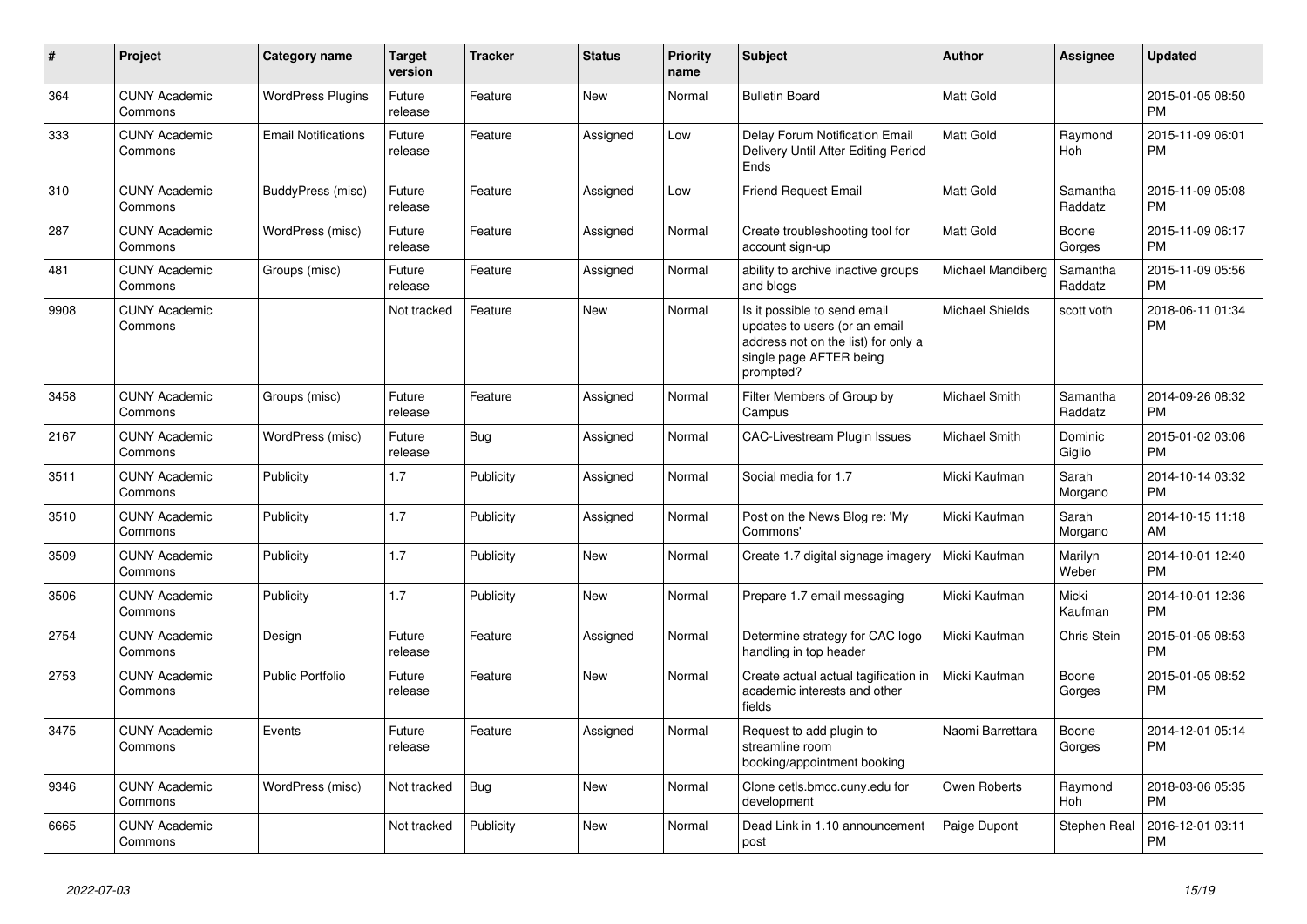| $\pmb{\sharp}$ | Project                         | <b>Category name</b>     | <b>Target</b><br>version | <b>Tracker</b> | <b>Status</b>        | <b>Priority</b><br>name | <b>Subject</b>                                                                                  | <b>Author</b>           | Assignee            | <b>Updated</b>                |
|----------------|---------------------------------|--------------------------|--------------------------|----------------|----------------------|-------------------------|-------------------------------------------------------------------------------------------------|-------------------------|---------------------|-------------------------------|
| 14483          | <b>CUNY Academic</b><br>Commons | WordPress - Media        | Not tracked              | Bug            | Reporter<br>Feedback | Normal                  | Wordpress PDF Embed Stopped<br>Working after JITP Media Clone                                   | <b>Patrick DeDauw</b>   | Boone<br>Gorges     | 2021-05-20 01:51<br><b>PM</b> |
| 11449          | <b>CUNY Academic</b><br>Commons | WordPress - Media        | Not tracked              | Support        | Reporter<br>Feedback | Normal                  | Cloning Media Library for JITP<br>from Staging to Production Site                               | <b>Patrick DeDauw</b>   | Boone<br>Gorges     | 2019-05-13 12:00<br><b>PM</b> |
| 8675           | <b>CUNY Academic</b><br>Commons | User Onboarding          | Future<br>release        | Bug            | Reporter<br>Feedback | Low                     | Add new User search screen calls<br>for the input of email address but<br>doesn't work with one | Paul Hebert             | Boone<br>Gorges     | 2017-10-11 11:17<br>AM        |
| 16314          | <b>CUNY Academic</b><br>Commons | <b>WordPress Plugins</b> |                          | Feature        | New                  | Normal                  | Install Multicollab plug-in?                                                                    | Raffi<br>Khatchadourian |                     | 2022-06-29 03:44<br><b>PM</b> |
| 16294          | <b>CUNY Academic</b><br>Commons |                          |                          | Bug            | New                  | Urgent                  | CAC is down                                                                                     | Raffi<br>Khatchadourian |                     | 2022-06-27 02:00<br><b>PM</b> |
| 16290          | <b>CUNY Academic</b><br>Commons |                          |                          | Feature        | Reporter<br>Feedback | Normal                  | Add Table Of Contents Block<br>plug-in                                                          | Raffi<br>Khatchadourian |                     | 2022-06-24 10:26<br>AM        |
| 15516          | <b>CUNY Academic</b><br>Commons | <b>WordPress Plugins</b> |                          | <b>Bug</b>     | Reporter<br>Feedback | Normal                  | Can't publish or save draft of post<br>on wordpress.com                                         | Raffi<br>Khatchadourian | Raymond<br>Hoh      | 2022-03-02 05:52<br><b>PM</b> |
| 15242          | <b>CUNY Academic</b><br>Commons | Performance              | Not tracked              | Bug            | Reporter<br>Feedback | Normal                  | Slugist site                                                                                    | Raffi<br>Khatchadourian | Boone<br>Gorges     | 2022-02-07 11:14<br><b>AM</b> |
| 14792          | <b>CUNY Academic</b><br>Commons |                          |                          | Bug            | New                  | Normal                  | Inconsistent email notifications<br>from gravity forms                                          | Raffi<br>Khatchadourian |                     | 2021-10-04 01:50<br><b>PM</b> |
| 11077          | <b>CUNY Academic</b><br>Commons | Events                   | Not tracked              | Feature        | Reporter<br>Feedback | Normal                  | Show event category description<br>in event list view                                           | Raffi<br>Khatchadourian |                     | 2019-02-12 10:38<br><b>PM</b> |
| 9420           | <b>CUNY Academic</b><br>Commons | cuny.is                  | Not tracked              | Feature        | New                  | Normal                  | Request for http://cuny.is/streams                                                              | Raffi<br>Khatchadourian | Marilyn<br>Weber    | 2018-04-02 10:08<br>AM        |
| 8498           | <b>CUNY Academic</b><br>Commons | <b>WordPress Plugins</b> | Future<br>release        | Feature        | New                  | Low                     | <b>Gravity Forms Email Users</b>                                                                | Raffi<br>Khatchadourian | Matt Gold           | 2017-10-13 12:58<br><b>PM</b> |
| 5183           | <b>CUNY Academic</b><br>Commons | Social Paper             | Future<br>release        | Design/UX      | <b>New</b>           | Normal                  | Creating a new paper when<br>viewing an existing paper                                          | Raffi<br>Khatchadourian | Samantha<br>Raddatz | 2016-02-02 12:09<br><b>PM</b> |
| 5182           | <b>CUNY Academic</b><br>Commons | Social Paper             | Future<br>release        | Design/UX      | New                  | Normal                  | "Publishing" a private paper on<br>social paper?                                                | Raffi<br>Khatchadourian | Boone<br>Gorges     | 2016-10-13 04:12<br>PM        |
| 16319          | <b>CUNY Academic</b><br>Commons | <b>WordPress Plugins</b> | 2.0.3                    | Bug            | <b>New</b>           | Normal                  | Request for Events Calendar Pro<br>5.14.2 update                                                | Raymond Hoh             | Raymond<br>Hoh      | 2022-07-01 04:16<br><b>PM</b> |
| 16255          | <b>CUNY Academic</b><br>Commons | WordPress (misc)         |                          | Bug            | <b>New</b>           | Normal                  | Need to define 'MULTISITE'<br>constant in wp-config.php                                         | Raymond Hoh             |                     | 2022-06-19 09:31<br>AM        |
| 16177          | <b>CUNY Academic</b><br>Commons | Reply By Email           |                          | Bug            | <b>New</b>           | Normal                  | Switch to Inbound mode for RBE                                                                  | Raymond Hoh             | Raymond<br>Hoh      | 2022-05-30 04:32<br><b>PM</b> |
| 14908          | <b>CUNY Academic</b><br>Commons | Performance              |                          | Bug            | New                  | Normal                  | Stale object cache on cdev                                                                      | Raymond Hoh             | Boone<br>Gorges     | 2021-12-07 09:45<br>AM.       |
| 14496          | <b>CUNY Academic</b><br>Commons | Domain Mapping           | Future<br>release        | <b>Bug</b>     | <b>New</b>           | Normal                  | Mapped domain SSO uses<br>third-party cookies                                                   | Raymond Hoh             | Raymond<br>Hoh      | 2021-05-24 04:03<br><b>PM</b> |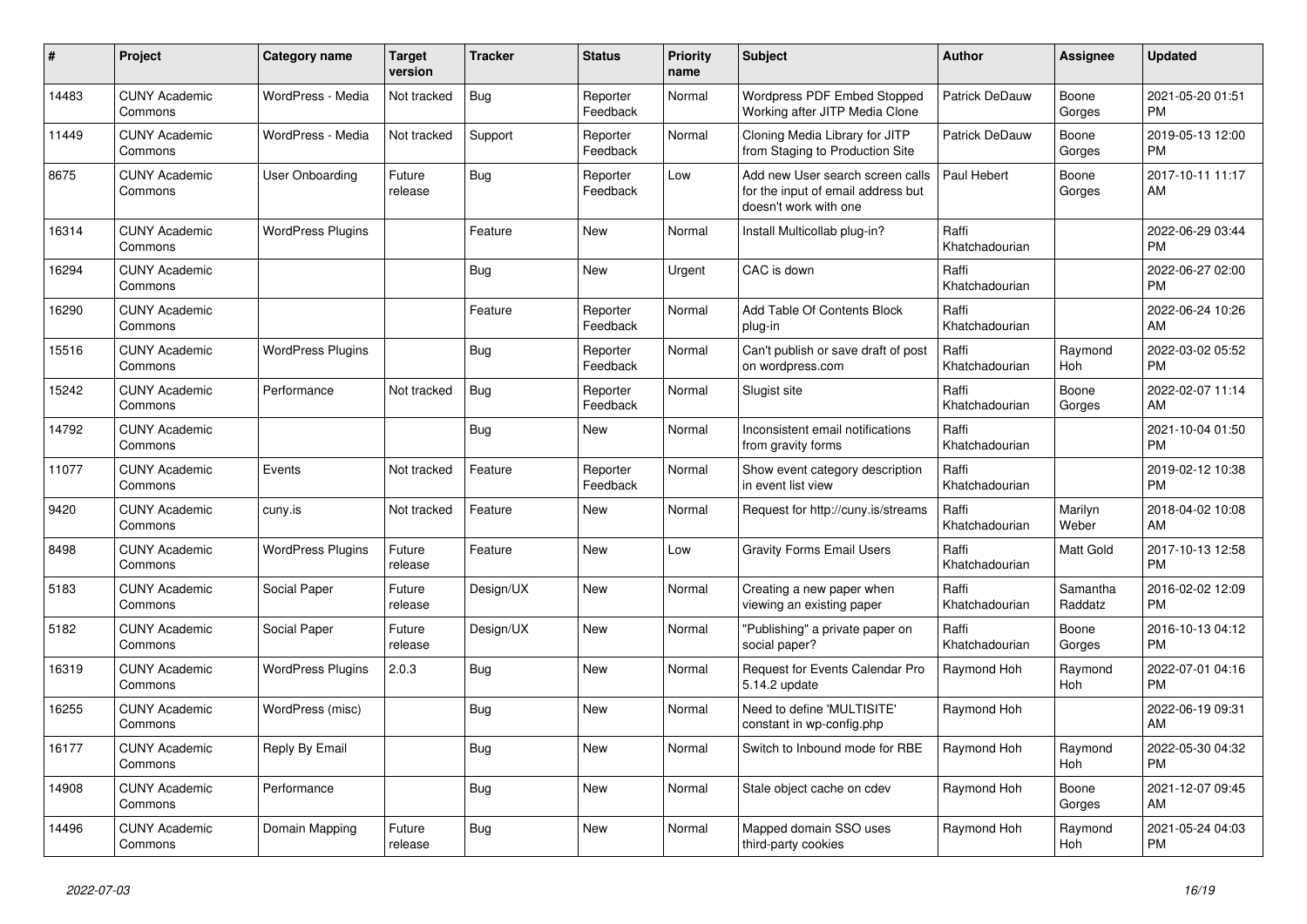| #     | <b>Project</b>                  | Category name            | Target<br>version | <b>Tracker</b> | <b>Status</b>        | <b>Priority</b><br>name | <b>Subject</b>                                                  | <b>Author</b>    | Assignee            | <b>Updated</b>                |
|-------|---------------------------------|--------------------------|-------------------|----------------|----------------------|-------------------------|-----------------------------------------------------------------|------------------|---------------------|-------------------------------|
| 11243 | <b>CUNY Academic</b><br>Commons | BuddyPress (misc)        | Future<br>release | <b>Bug</b>     | <b>New</b>           | Normal                  | Audit bp-custom.php                                             | Raymond Hoh      | Raymond<br>Hoh      | 2022-04-26 11:59<br>AM        |
| 3939  | <b>CUNY Academic</b><br>Commons | <b>WordPress Plugins</b> | Future<br>release | Bug            | Hold                 | Normal                  | Activity stream support for<br>Co-Authors Plus plugin           | Raymond Hoh      | Raymond<br>Hoh      | 2015-11-09 06:13<br><b>PM</b> |
| 3691  | <b>CUNY Academic</b><br>Commons | <b>WordPress Plugins</b> | Future<br>release | Bug            | <b>New</b>           | Normal                  | <b>WPMU Domain Mapping</b><br>Debugging on cdev                 | Raymond Hoh      | Matt Gold           | 2014-12-12 09:04<br><b>AM</b> |
| 14983 | <b>CUNY Academic</b><br>Commons | WordPress (misc)         | Not tracked       | Support        | Reporter<br>Feedback | Normal                  | "Read More" tag not working                                     | Rebecca Krisel   | Raymond<br>Hoh      | 2021-11-23 01:17<br><b>PM</b> |
| 58    | <b>CUNY Academic</b><br>Commons | BuddyPress (misc)        | Future<br>release | Feature        | Assigned             | Low                     | Make member search sortable by<br>last name                     | Roberta Brody    | Boone<br>Gorges     | 2010-08-26 02:38<br><b>PM</b> |
| 5298  | <b>CUNY Academic</b><br>Commons |                          | Not tracked       | Publicity      | <b>New</b>           | Normal                  | Survey Pop-Up Text                                              | Samantha Raddatz | Samantha<br>Raddatz | 2016-03-22 12:27<br><b>PM</b> |
| 4622  | <b>CUNY Academic</b><br>Commons | Public Portfolio         | Future<br>release | Design/UX      | New                  | Normal                  | <b>Profile Visibility Settings</b>                              | Samantha Raddatz | Samantha<br>Raddatz | 2015-09-21 12:18<br><b>PM</b> |
| 4592  | <b>CUNY Academic</b><br>Commons | Events                   | Future<br>release | Design/UX      | <b>New</b>           | Normal                  | Event Creation - Venue Dropdown<br>Slow                         | Samantha Raddatz | Boone<br>Gorges     | 2015-09-14 04:56<br><b>PM</b> |
| 4253  | <b>CUNY Academic</b><br>Commons | <b>Public Portfolio</b>  | Future<br>release | Design/UX      | <b>New</b>           | Normal                  | Encourage users to add portfolio<br>content                     | Samantha Raddatz | Samantha<br>Raddatz | 2015-07-07 11:32<br>AM        |
| 4226  | <b>CUNY Academic</b><br>Commons | <b>BuddyPress Docs</b>   | Future<br>release | Design/UX      | <b>New</b>           | Normal                  | Add option to connect a Doc with<br>a Group                     | Samantha Raddatz | Samantha<br>Raddatz | 2015-09-09 04:08<br><b>PM</b> |
| 4225  | <b>CUNY Academic</b><br>Commons | DiRT Integration         | Future<br>release | Design/UX      | New                  | Normal                  | Add information to DIRT page (in<br>Create a Group)             | Samantha Raddatz | Matt Gold           | 2015-06-26 03:14<br><b>PM</b> |
| 4222  | <b>CUNY Academic</b><br>Commons | <b>User Experience</b>   | Future<br>release | Design/UX      | <b>New</b>           | Normal                  | Add information to 'Delete<br>Account' page                     | Samantha Raddatz | scott voth          | 2015-06-26 11:35<br>AM        |
| 4221  | <b>CUNY Academic</b><br>Commons | Group Forums             | Future<br>release | Design/UX      | Assigned             | Normal                  | Add 'Number of Posts' display<br>option to Forum page           | Samantha Raddatz | Samantha<br>Raddatz | 2015-06-26 02:21<br><b>PM</b> |
| 5826  | <b>CUNY Academic</b><br>Commons | <b>WordPress Plugins</b> | Future<br>release | Support        | Reporter<br>Feedback | Normal                  | <b>Remove Subscription Options</b><br>plugin from directory     | Sarah Morgano    | Sarah<br>Morgano    | 2016-10-21 04:14<br>PM.       |
| 1888  | <b>CUNY Academic</b><br>Commons | Home Page                | Future<br>release | Feature        | Assigned             | Normal                  | Refactor BP MPO Activity Filter to<br>support proper pagination | Sarah Morgano    | Boone<br>Gorges     | 2014-05-01 07:11<br><b>PM</b> |
| 585   | <b>CUNY Academic</b><br>Commons | Group Forums             | Future<br>release | Feature        | Assigned             | Normal                  | Merge Forum Topics                                              | Sarah Morgano    | Boone<br>Gorges     | 2011-07-06 04:11<br><b>PM</b> |
| 16245 | <b>CUNY Academic</b><br>Commons | WordPress (misc)         |                   | Bug            | Reporter<br>Feedback | Normal                  | Save Button missing on<br>WordPress Profile page                | scott voth       | Raymond<br>Hoh      | 2022-06-16 03:09<br><b>PM</b> |
| 15767 | <b>CUNY Academic</b><br>Commons | WordPress (misc)         |                   | Support        | New                  | Normal                  | Site loading slowly                                             | scott voth       | Boone<br>Gorges     | 2022-04-04 08:56<br><b>PM</b> |
| 14994 | <b>CUNY Academic</b><br>Commons | cdev.gc.cuny.edu         | Not tracked       | Support        | In Progress          | Normal                  | Clear Cache on CDEV                                             | scott voth       | Raymond<br>Hoh      | 2021-12-07 03:51<br>PM        |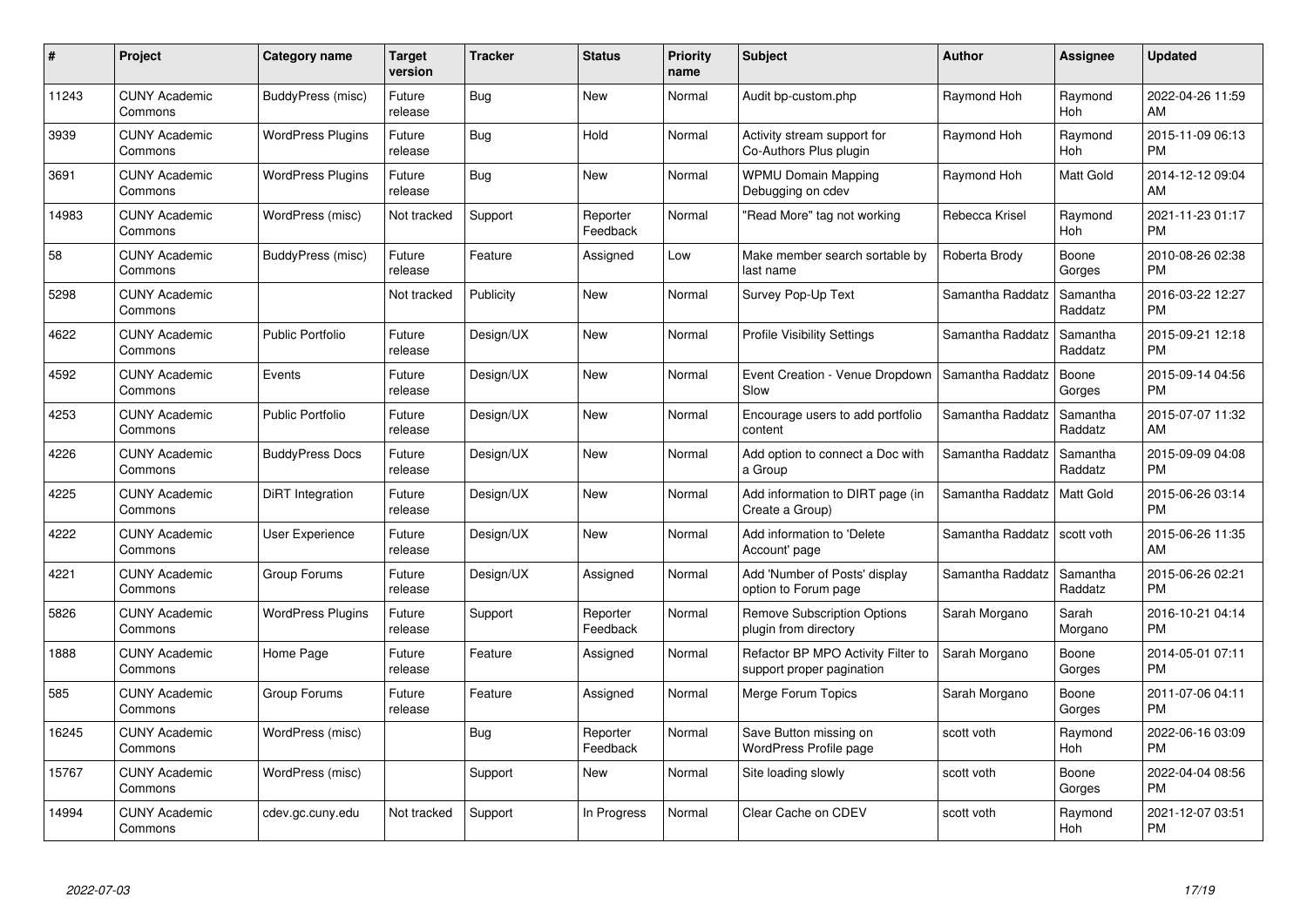| #     | Project                         | <b>Category name</b>     | <b>Target</b><br>version | <b>Tracker</b> | <b>Status</b>        | Priority<br>name | <b>Subject</b>                                                                       | Author     | <b>Assignee</b>    | <b>Updated</b>                |
|-------|---------------------------------|--------------------------|--------------------------|----------------|----------------------|------------------|--------------------------------------------------------------------------------------|------------|--------------------|-------------------------------|
| 14394 | <b>CUNY Academic</b><br>Commons |                          | Not tracked              | Feature        | <b>New</b>           | Normal           | Commons News Site - redesign                                                         | scott voth | scott voth         | 2021-09-14 10:46<br>AM        |
| 14113 | <b>CUNY Academic</b><br>Commons | WordPress (misc)         | Future<br>release        | Bug            | Hold                 | Normal           | Block Editor Not Working on this<br>page - Json error                                | scott voth | Boone<br>Gorges    | 2021-03-05 11:01<br>AM        |
| 13946 | <b>CUNY Academic</b><br>Commons | <b>WordPress Plugins</b> | 2.1.0                    | Support        | Assigned             | Normal           | Custom Embed handler For<br>OneDrive files                                           | scott voth | Raymond<br>Hoh     | 2022-05-26 10:46<br>AM        |
| 12573 | <b>CUNY Academic</b><br>Commons | <b>WordPress Plugins</b> | Future<br>release        | Bug            | <b>New</b>           | Normal           | <b>CommentPress Core Issues</b>                                                      | scott voth |                    | 2020-03-24 04:32<br><b>PM</b> |
| 12392 | <b>CUNY Academic</b><br>Commons | Help/Codex               | Not tracked              | Documentation  | <b>New</b>           | Normal           | <b>Updates to Common Commons</b><br>Questions on Help Page                           | scott voth | Margaret<br>Galvan | 2020-02-11 10:53<br>AM        |
| 12247 | <b>CUNY Academic</b><br>Commons | Publicity                | Not tracked              | Support        | New                  | Normal           | Screenshot of First Commons<br>Homepage                                              | scott voth | scott voth         | 2020-01-14 12:08<br><b>PM</b> |
| 11860 | <b>CUNY Academic</b><br>Commons | Registration             | Future<br>release        | Feature        | New                  | Normal           | Ensure Students Are Aware They<br>Can Use Aliases At Registration                    | scott voth |                    | 2019-09-24 08:46<br>AM        |
| 11788 | <b>CUNY Academic</b><br>Commons | <b>WordPress Plugins</b> | Future<br>release        | Support        | Reporter<br>Feedback | Normal           | Plugin Request - Browse Aloud                                                        | scott voth |                    | 2019-09-24 08:42<br>AM        |
| 11531 | <b>CUNY Academic</b><br>Commons | Events                   | Future<br>release        | Feature        | New                  | Normal           | Main Events calendar should<br>include non-public events that<br>user has access to  | scott voth | Boone<br>Gorges    | 2019-06-11 10:00<br>AM        |
| 11496 | <b>CUNY Academic</b><br>Commons | <b>Public Portfolio</b>  | 1.15.2                   | Support        | New                  | Normal           | Replace Twitter Icon on Member<br>Portfolio page                                     | scott voth | Boone<br>Gorges    | 2019-06-06 01:03<br><b>PM</b> |
| 11493 | <b>CUNY Academic</b><br>Commons | Domain Mapping           | Not tracked              | Support        | Reporter<br>Feedback | Normal           | Domain Mapping Request - Talia<br>Schaffer                                           | scott voth | Matt Gold          | 2019-08-06 08:39<br>AM        |
| 11393 | <b>CUNY Academic</b><br>Commons |                          | Not tracked              | Publicity      | New                  | Normal           | After 1.15 release, ceate a hero<br>slide and post about adding a site<br>to a group | scott voth | Patrick<br>Sweeney | 2019-05-14 10:32<br>AM        |
| 11386 | <b>CUNY Academic</b><br>Commons | WordPress - Media        | Not tracked              | Support        | Reporter<br>Feedback | Normal           | disappearing images                                                                  | scott voth | Boone<br>Gorges    | 2019-05-14 10:32<br>AM        |
| 10982 | <b>CUNY Academic</b><br>Commons | Domain Mapping           | Not tracked              | Support        | Reporter<br>Feedback | Normal           | <b>CNAME</b> question                                                                | scott voth |                    | 2019-01-22 04:29<br><b>PM</b> |
| 10839 | <b>CUNY Academic</b><br>Commons | About page               | Not tracked              | Support        | New                  | Normal           | <b>Mission Statement Needs</b><br>Revision                                           | scott voth | Matt Gold          | 2018-12-26 10:58<br>AM        |
| 10354 | <b>CUNY Academic</b><br>Commons | <b>Public Portfolio</b>  | Future<br>release        | Feature        | New                  | Normal           | Opt out of Having a Profile Page                                                     | scott voth | Chris Stein        | 2020-05-12 10:43<br>AM        |
| 10226 | <b>CUNY Academic</b><br>Commons | Courses                  | Future<br>release        | Feature        | New                  | Normal           | Add "My Courses" to drop down<br>list                                                | scott voth | Boone<br>Gorges    | 2021-11-19 12:42<br>PM        |
| 9515  | <b>CUNY Academic</b><br>Commons | <b>WordPress Plugins</b> | Not tracked              | <b>Bug</b>     | Reporter<br>Feedback | Normal           | Text to Speech plugin - "More<br>Slowly" checkbox not working                        | scott voth | Boone<br>Gorges    | 2018-06-13 02:26<br><b>PM</b> |
| 5827  | <b>CUNY Academic</b><br>Commons | Public Portfolio         | Future<br>release        | <b>Bug</b>     | Assigned             | Normal           | Academic Interests square bracket   scott voth<br>links not working                  |            | Chris Stein        | 2016-08-11 11:59<br><b>PM</b> |